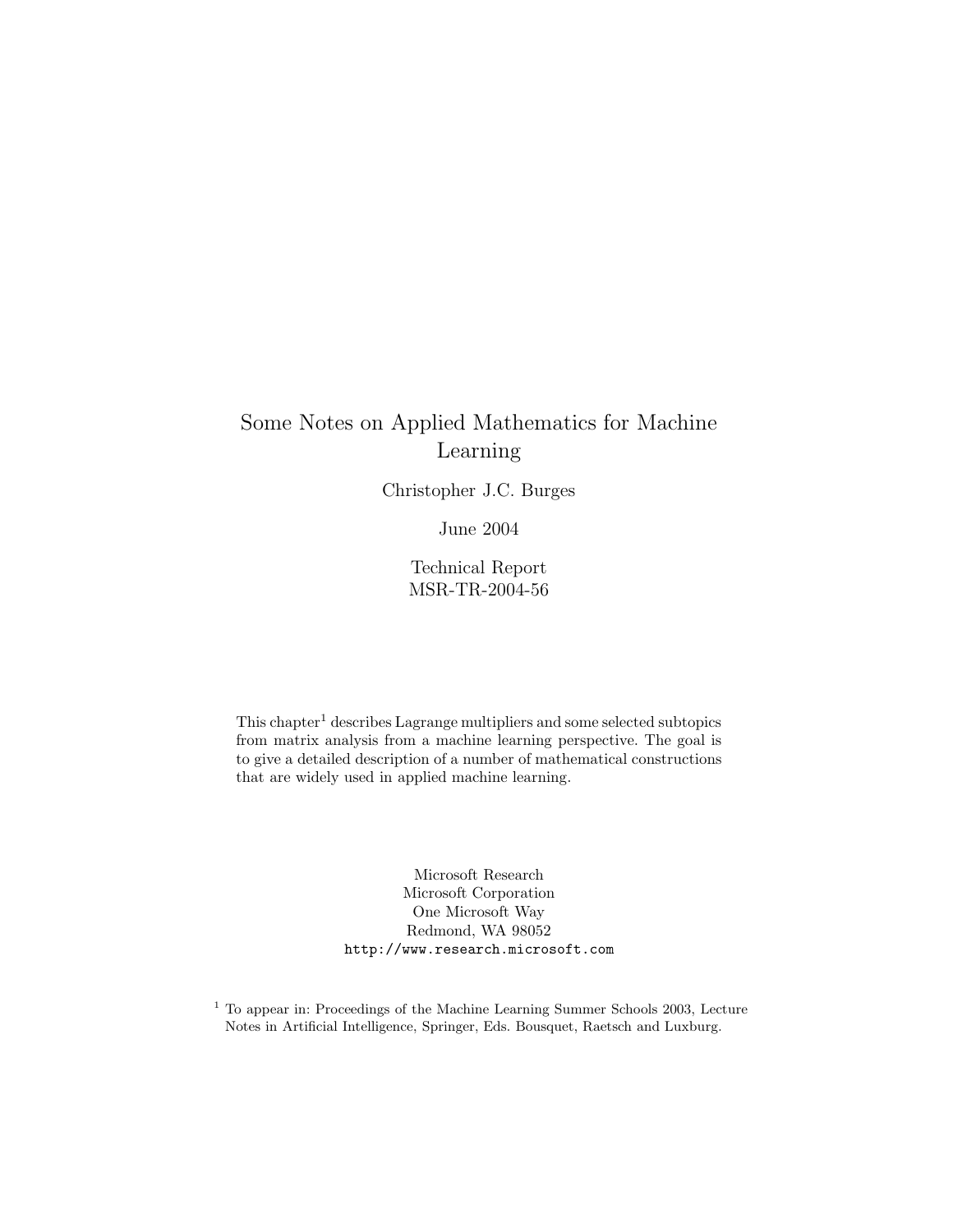## **1 Introduction**

The topics discussed in this chapter are ones that I felt are often assumed in applied machine learning (and elsewhere), but that are seldom explained in detail. This work is aimed at the student who's taken some coursework in linear methods and analysis, but who'd like to see some of the tricks used by researchers discussed in a little more detail. The mathematics described here is a small fraction of that used in machine learning in general (a treatment of machine learning theory would include the mathematics underlying generalization error bounds, for example)<sup>1</sup>, although it's a largely self-contained selection, in that derived results are often used downstream. I include two kinds of homework, 'exercises' and 'puzzles'. Exercises start out easy, and are otherwise as you'd expect; the puzzles are exercises with an added dose of mildly Machiavellian mischief.

Notation: vectors appear in bold font, and vector components and matrices in normal font, so that for example  $v_i^{(a)}$  denotes the *i*'th component of the a'th vector  $\mathbf{v}^{(a)}$ . The symbol  $A \succ 0$  ( $\succeq$ ) means that the matrix A is positive (semi)definite. The transpose of the matrix A is denoted  $A<sup>T</sup>$ , while that of the vector **x** is denoted **x** .

# **2 Lagrange Multipliers**

Lagrange multipliers are a mathematical incarnation of one of the pillars of diplomacy (see the historical notes at the end of this section): sometimes an indirect approach will work beautifully when the direct approach fails.

## **2.1 One Equality Constraint**

Suppose that you wish to minimize some function  $f(\mathbf{x})$ ,  $\mathbf{x} \in \mathbb{R}^d$ , subject to the constraint  $c(\mathbf{x}) = 0$ . A direct approach is to find a parameterization of the constraint such that  $f$ , expressed in terms of those parameters, becomes an unconstrained function. For example, if  $c(\mathbf{x}) = \mathbf{x}' A \mathbf{x} - 1$ ,  $\mathbf{x} \in \mathcal{R}^d$ , and if  $A \succ 0$ , you could rotate to a coordinate system and rescale to diagonalize the constraints to the form  $y'y = 1$ , and then substitute with a parameterization that encodes the constraint that **y** lives on the  $(d-1)$ -sphere, for example

$$
y_1 = \sin \theta_1 \sin \theta_2 \cdots \sin \theta_{d-2} \sin \theta_{d-1}
$$
  
\n
$$
y_2 = \sin \theta_1 \sin \theta_2 \cdots \sin \theta_{d-2} \cos \theta_{d-1}
$$
  
\n
$$
y_3 = \sin \theta_1 \sin \theta_2 \cdots \cos \theta_{d-2}
$$
  
\n...

Unfortunately, for general constraints (for example, when  $c$  is a general polynomial in the d variables) this is not possible, and even when it is, the above example shows that things can get complicated quickly. The geometry of the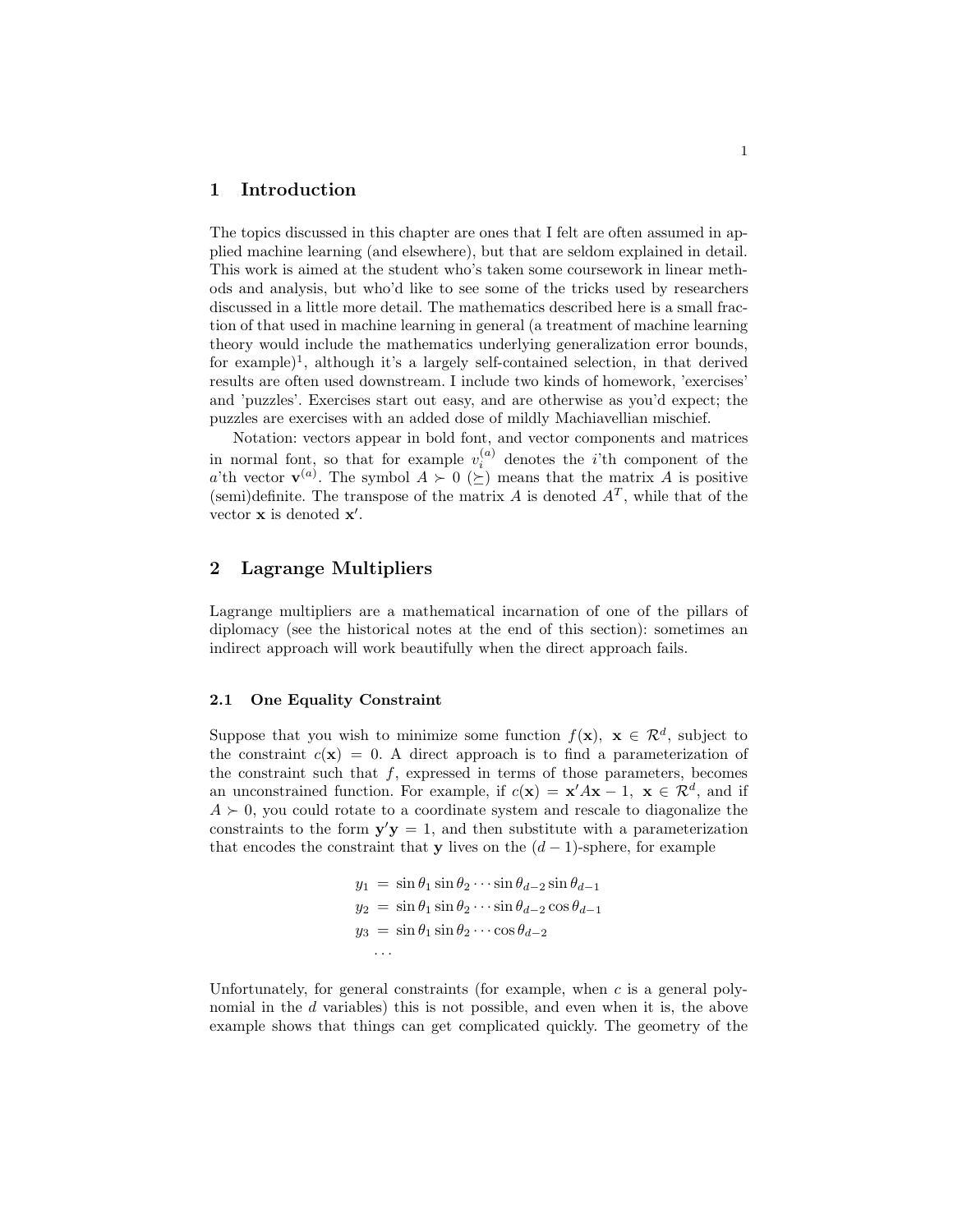

**Fig. 1.** At the constrained optimum, the gradient of the constraint must be parallel to that of the function.

general situation is shown schematically in Figure 1. On the left, the gradient of the constraint is not parallel to that of the function; it's therefore possible to move along the constraint surface (thick arrow) so as to further reduce  $f$ . On the right, the two gradients are parallel, and any motion along  $c(x) = 0$  will increase f, or leave it unchanged. Hence, at the solution, we must have  $\nabla f = \lambda \nabla c$ for some constant  $\lambda$ ;  $\lambda$  is called an *(undetermined) Lagrange multiplier*, where 'undetermined' arises from the fact that for some problems, the value of  $\lambda$  itself need never be computed.

## **2.2 Multiple Equality Constraints**

How does this extend to multiple equality constraints,  $c_i(x)=0, i = 1, \ldots, n$ ? Let  $\mathbf{g}_i \equiv \nabla c_i$ . At any solution  $\mathbf{x}_*$ , it must be true that the gradient of f has no components that are perpendicular to all of the  $g_i$ , because otherwise you could move **x**<sup>∗</sup> a little in that direction (or in the opposite direction) to increase (decrease)  $f$  without changing any of the  $c_i$ , i.e. without violating any constraints. Hence for multiple equality constraints, it must be true that at the solution  $\mathbf{x}_{*}$ , the space spanned by the  $\mathbf{g}_i$  contains the vector  $\nabla f$ , i.e. there are some constants  $\lambda_i$  such that  $\nabla f(\mathbf{x}_*) = \sum_i \lambda_i \mathbf{g}_i(\mathbf{x}_*)$ . Note that this is not sufficient, however we also need to impose that the solution is on the correct constraint surface (i.e.  $c_i = 0 \forall i$ ). A neat way to encapsulate this is to introduce the Lagrangian  $L \equiv f(\mathbf{x}) - \sum_i \lambda_i c_i(\mathbf{x})$ , whose gradient with respect to the **x**, and with respect to all the  $\lambda_i$ , vanishes at the solution.

**Puzzle 1**: *A single constraint gave us one Lagrangian; more constraints must give us more information about the solution; so why don't multiple constraints give us multiple Lagrangians?*

**Exercise 1**. *Suppose you are given a parallelogram whose sidelengths you can choose but whose perimeter is fixed. What shaped parallelogram gives the largest area? (This is a case where the Lagrange multiplier can remain undetermined.) Now, your enterprising uncle has a business proposition: to provide cheap storage*

 $1$  My original lectures also contained material on functional analysis and convex optimization, which is not included here.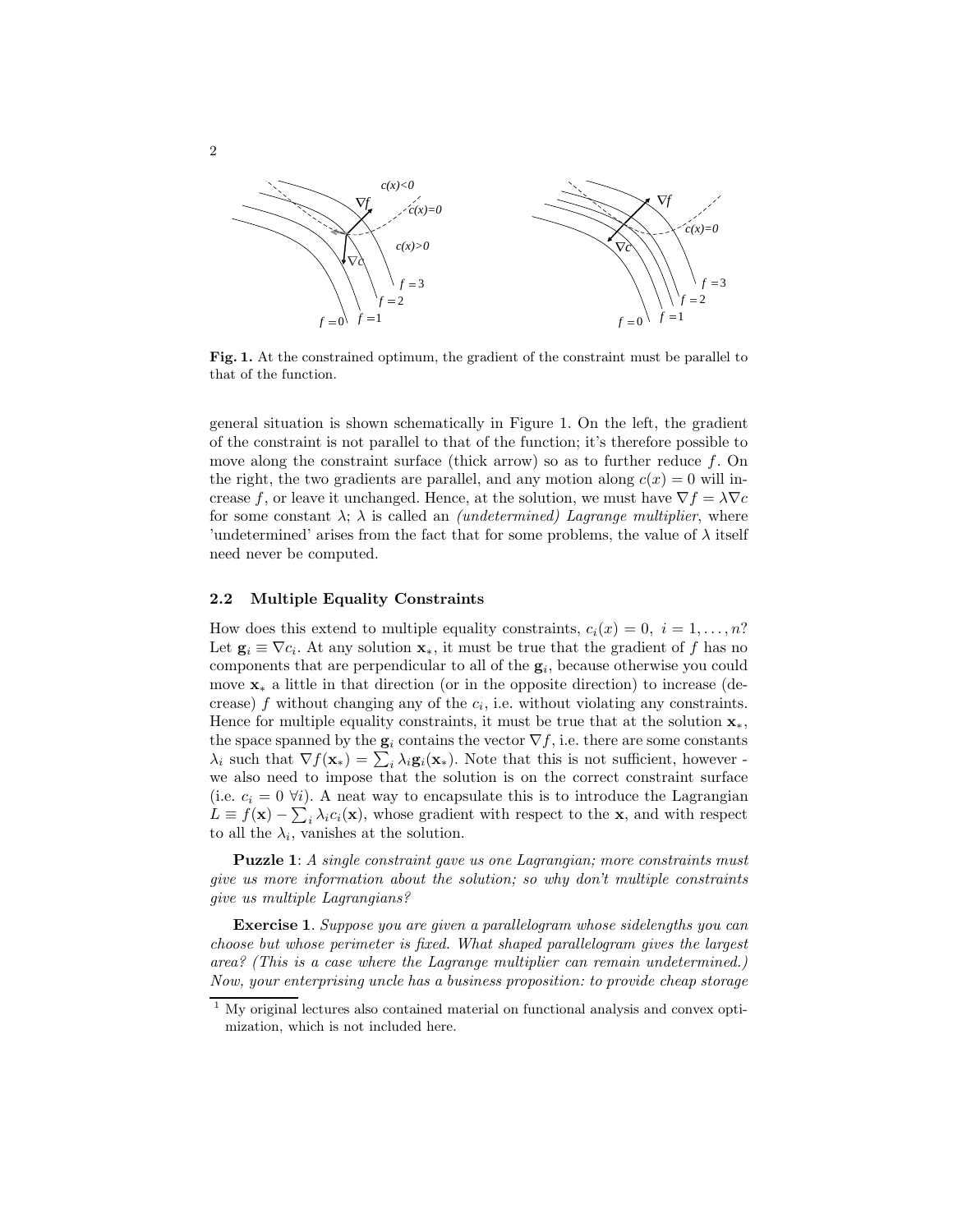*in floating containers that are moored at sea. He wants to build a given storage facility out of a fixed area of sheet metal which he can shape as necessary. He wants to keep construction simple and so desires that the facility be a closed parallelpiped (it has to be protected from the rain and from the occasional wave). What dimensions should you choose in order to maximize the weight that can be stored without sinking?*

**Exercise 2**. *Prove that the distance between two points that are constrained to lie on the n-sphere is extremized when they are either antipodal, or equal.*

## **2.3 Inequality Constraints**

Suppose that instead of the constraint  $c(\mathbf{x}) = 0$  we have the single constraint  $c(\mathbf{x}) \leq 0$ . Now the entire region labeled  $c(\mathbf{x}) < 0$  in Figure 1 has become feasible. At the solution, if the constraint is active  $(c(\mathbf{x}) = 0)$ , we again must have that  $\nabla f$  is parallel to  $\nabla c$ , by the same argument. In fact we have a stronger condition, namely that if the Lagrangian is written  $L = f + \lambda c$ , then since we are minimizing f, we must have  $\lambda \geq 0$ , since the two gradients must point in opposite directions (otherwise a move away from the surface  $c = 0$  and into the feasible region would further reduce f). Thus for an inequality constraint, the sign of  $\lambda$  matters, and so here  $\lambda \geq 0$  itself becomes a constraint (it's useful to remember that if you're minimizing, and you write your Lagrangian with the multiplier appearing with a positive coefficient, then the constraint is  $\lambda \geq 0$ ). If the constraint is *not* active, then at the solution  $\nabla f(\mathbf{x}_{*}) = 0$ , and if  $\nabla c(\mathbf{x}_{*}) \neq 0$ , then in order that  $\nabla L(\mathbf{x}_*) = 0$  we must set  $\lambda = 0$  (and if in fact if  $\nabla c(x_*) = 0$ , we can still set  $\lambda = 0$ ). Thus in either case (active or inactive), we can find the solution by requiring that the gradients of the Lagrangian vanish, and we also have  $\lambda c(\mathbf{x}_{*}) = 0$ . This latter condition is one of the important Karush-Kuhn-Tucker conditions of convex optimization theory [15, 4], and can facilitate the search for the solution, as the next exercise shows.

For multiple inequality constraints, again at the solution  $\nabla f$  must lie in the space spanned by the  $\nabla c_i$ , and again if the Lagrangian is  $L = f + \sum_i \lambda_i c_i$ , then we must in addition have  $\lambda_i \geq 0$   $\forall i$  (since otherwise f could be reduced by moving into the feasible region); and for inactive constraints, again we (can, usually must, and so might as well) set  $\lambda_i = 0$ . Thus the above KKT condition generalizes to  $\lambda_i c_i(\mathbf{x}_*)=0$   $\forall i$ . Finally, a simple and often useful trick is to solve ignoring one or more of the constraints, and then check that the solution satisfies those constraints, in which case you have solved the problem; we'll call this the *free constraint gambit* below.

**Exercise 3.** *Find the*  $\mathbf{x} \in \mathbb{R}^d$  *that minimizes*  $\sum_i x_i^2$  *subject to*  $\sum_i x_i = 1$ *. Find the*  $\mathbf{x} \in \mathbb{R}^d$  *that maximizes*  $\sum_i x_i^2$  *subject to*  $\sum_i x_i = 1$  *and*  $x_i \geq 0$  *(hint: use*  $\lambda_i x_{*i} = 0$ .

## **2.4 Cost Benefit Curves**

Here's an example from channel coding. Suppose that you are in charge of four fiber optic communications systems. As you pump more bits down a given chan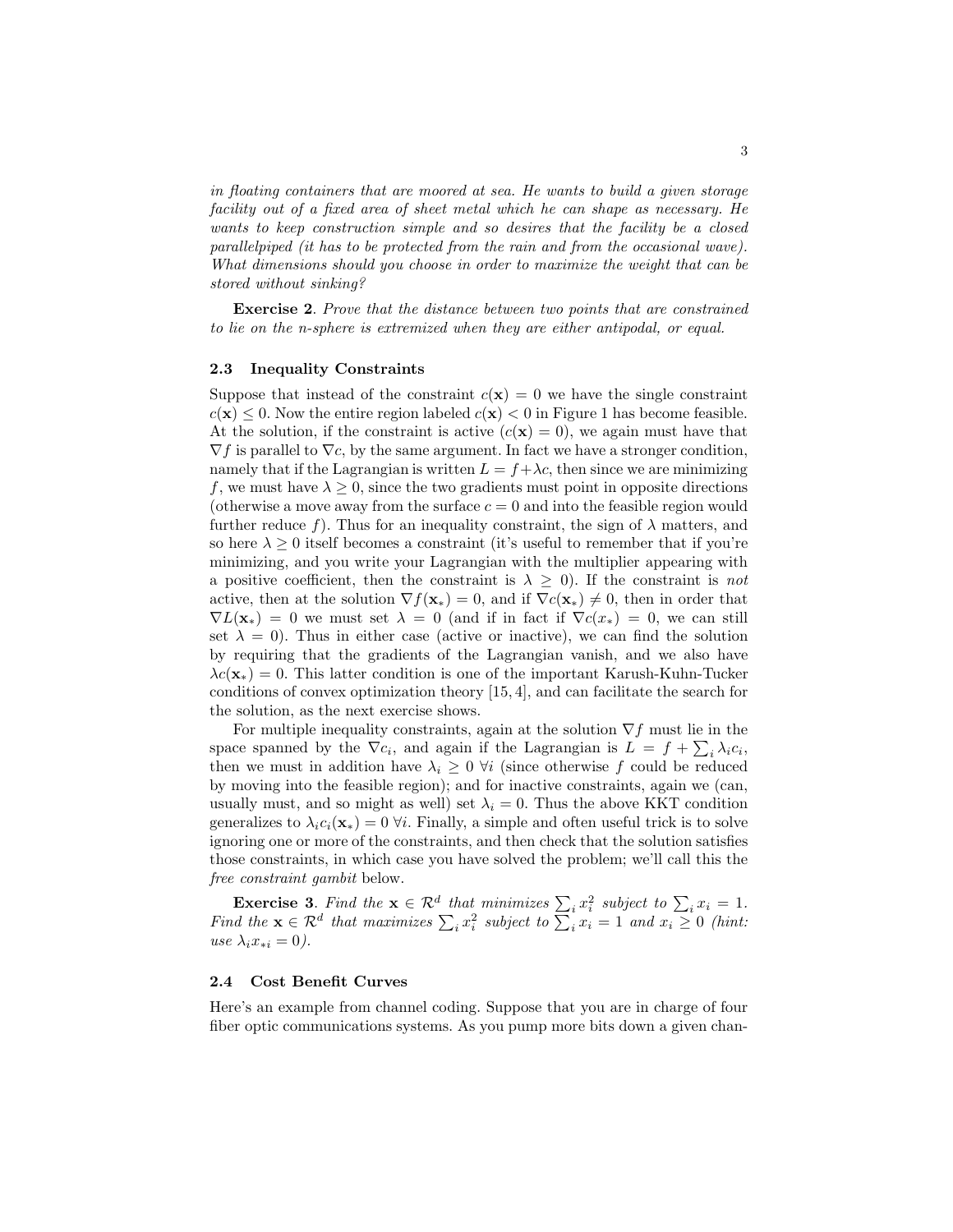nel, the error rate increases for that channel, but this behaviour is slightly different for each channel. Figure 2 show a graph of the bit rate for each channel versus the 'distortion' (error rate). Your goal is to send the maximum possible number of bits per second at a given, fixed total distortion rate  $D$ . Let  $D_i$  be



**Fig. 2.** Total bit rate versus distortion for each system.

the number of errored bits sent down the i'th channel. Given a particular error rate, we'd like to find the maximum overall bit rate; that is, we must maximize the total rate  $R \equiv \sum_{i=1} R_i$  subject to the constraint  $D = \sum_{i=1} D_i$ . Introducing a Lagrange multiplier  $\lambda$ , we wish to maximize the objective function

$$
L = \sum_{i=1}^{4} R_i(D_i) + \lambda (D - \sum_{i=1}^{4} D_i)
$$
 (1)

Setting  $\partial L/\partial D_i = 0$  gives  $\partial R_i/\partial D_i = \lambda$ , that is, each fiber should be operated at a point on its rate/distortion curve such that its slope is the same for all fibers. Thus we've found the general rule for resource allocation, for benefit/cost curves like those shown<sup>2</sup> in Figure 2: whatever operating point is chosen for each system, in order to maximize the benefit at a given cost, the slope of the graph at that point should be the same for each curve. For the example shown, the slope of each graph decreases monotonically, and we can start by choosing a  $\sum_{i=1} D_i = D$  is met, so in general for m fibers, an m dimensional search problem single large value of the slope  $\lambda$  for all curves, and decrease it until the condition has been reduced to a one dimensional search problem. We can get the same result informally as follows: suppose you had just two fibers, and were at an operating point where the slope  $s_1$  of the rate/distortion graph for fiber 1 was greater than the slope  $s_2$  for fiber 2. Suppose you then adjusted things so that fiber 1 sent one more errored bit every second, and fiber 2 sent one fewer. The extra number of bits you can now send down fiber 1 more than offsets the fewer number of bits you must send down fiber 2. This will hold whenever the slopes are different. For an arbitrary number of fibers, we can apply this argument to any pair of fibers, so the optimal point is for all fibers to be operating at the same slope.

<sup>&</sup>lt;sup>2</sup> This seemingly innocuous statement is actually a hint for the puzzle that follows.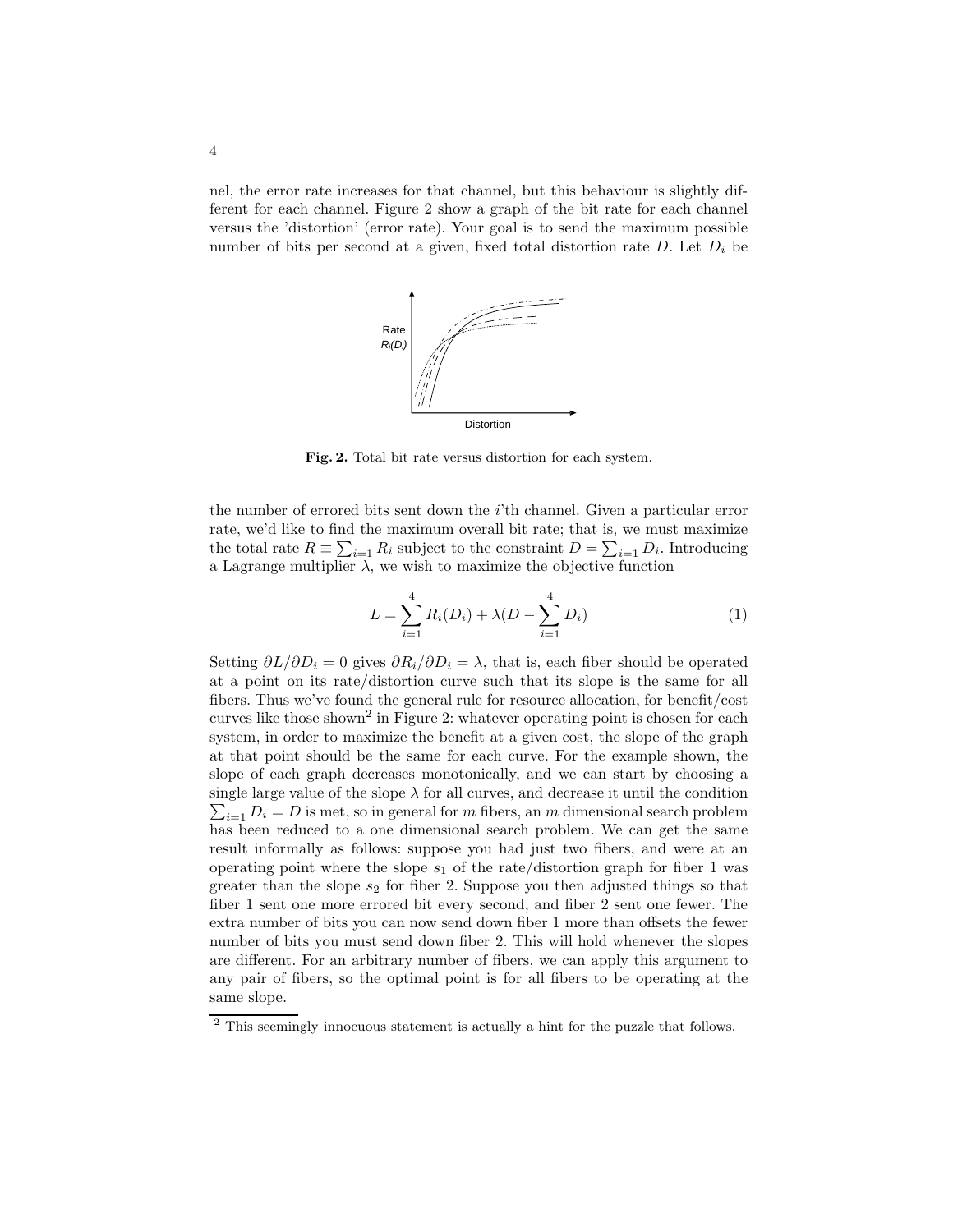**Puzzle 2**: *Suppose that instead of fibers, you have four factories making widgets, that the y-axis in Figure 2 represents the total cost for making*  $n_i$  *widgets, and that the x-axis represents the number*  $n_i$  *of widgets made by the i'th factory. The curves have the same shape (they drop off at larger*  $n_i$  *due to the economies of scale). Does the above argument mean that, to produce a total, fixed number of widgets, in order to minimize the cost, each factory should be operated at the same slope on its curve as all the other factories?*

#### **2.5 An Isoperimetric Problem**

Isoperimetric problems - problems for which a quantity is extremized while a perimeter is held fixed - were considered in ancient times, but serious work on them began only towards the end of the seventeenth century, with a minor battle between the Bernouilli brothers [14]. It is a fitting example for us, since the general isoperimetric problem had been discussed for fifty years before Lagrange solved it in his first venture into mathematics [1], and it provides an introduction to functional derivatives, which we'll need. Let's consider a classic isoperimetric problem: to find the plane figure with maximum area, given fixed perimeter. Consider a curve with fixed endpoints  $\{x = 0, y = 0\}$  and  $\{x = 1, y = 0\}$ , and fixed length  $\rho$ . We will assume that the curve defines a function, that is, that for a given  $x \in [0, 1]$ , there corresponds just one y. We wish to maximize the area between the curve and the x axis,  $A = \int_0^1 y dx$ , subject to the constraint that the length,  $\rho = \int_0^1 \sqrt{1 + y'^2} dx$ , is fixed (here, prime denotes differentiation with respect to  $x$ ). The Lagrangian is therefore

$$
L = \int_0^1 y dx + \lambda \left( \int_0^1 \sqrt{1 + y'^2} dx - \rho \right) \tag{2}
$$

Two new properties of the problem appear here: first, integrals appear in the Lagrangian, and second, we are looking for a solution which is a function, not a point. To solve this we will use the calculus of variations, introduced by Lagrange and Euler. Denote a small variation of a function<sup>3</sup> f by  $\delta f$ : that is, replace  $f(x)$ by  $f(x) + \delta f(x)$  everywhere, where  $\delta f$  is chosen to vanish at the boundaries, that is,  $\delta f(0) = \delta f(1) = 0$  (note that  $\delta f$  is also a function of x). Here, y is the variable function, so the change in L is

$$
\delta L = \int_0^1 \delta y dx + \lambda \int_0^1 (1 + y'^2)^{-1/2} y' \delta y' dx
$$

By using the facts that  $\delta y' = \delta \frac{dy}{dx} = \frac{d}{dx} \delta y$  and that the variation in y vanishes at the endpoints, integrating by parts then gives:

$$
\delta L = \int_0^1 \left( 1 - \lambda y'' (1 + y'^2)^{-3/2} \right) \delta y dx
$$
  
\n
$$
\Rightarrow 1 - \lambda y'' (1 + y'^2)^{-3/2} \equiv 1 - \lambda \kappa = 0
$$

<sup>&</sup>lt;sup>3</sup> In fact Lagrange first suggested the use of the symbol  $\delta$  to denote the variation of a whole function, rather than that at a point, in 1755 [14].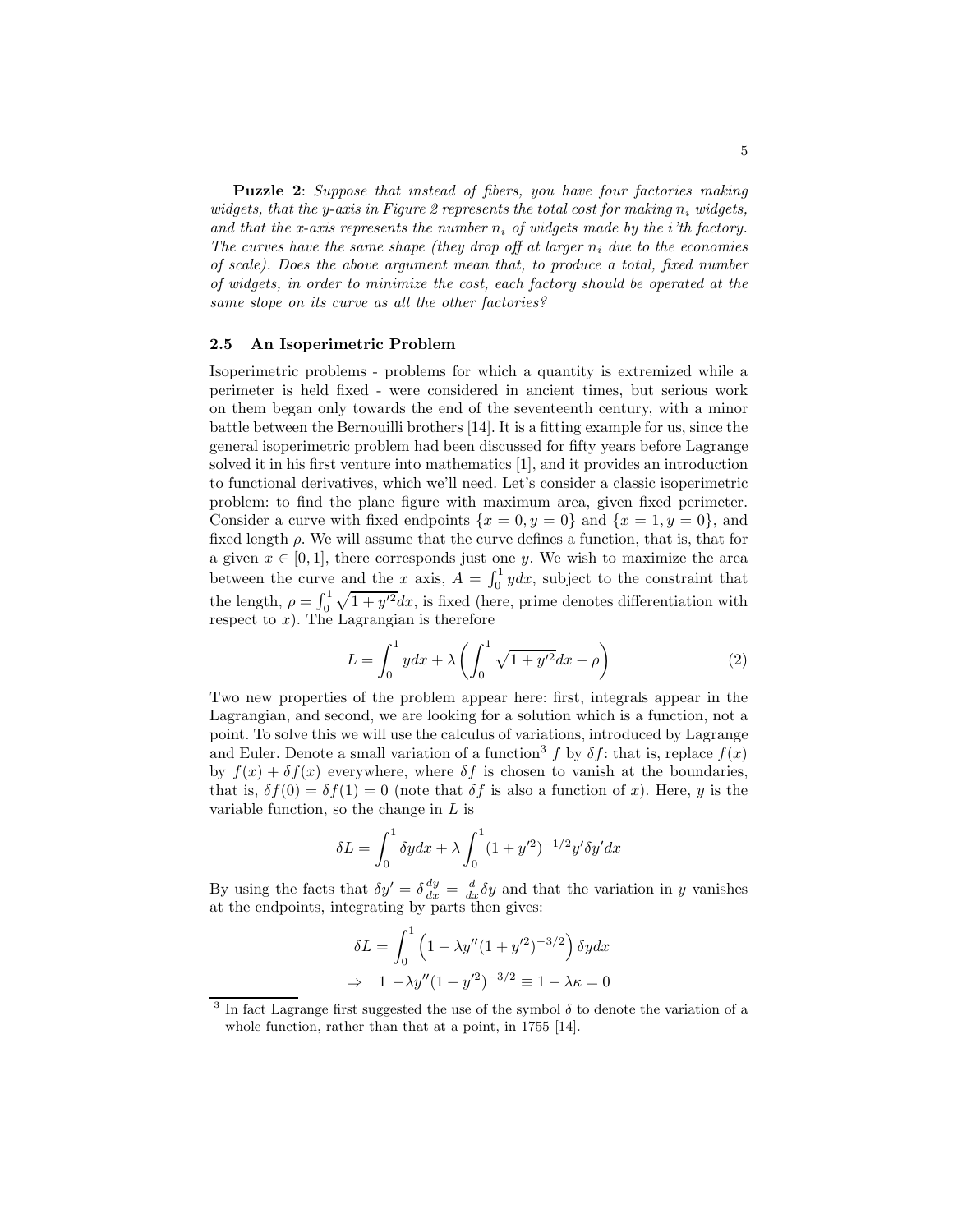where  $\kappa$  is the local curvature, and where the second step results from our being able to choose  $\delta y$  arbitrarily on  $(0, 1)$ , so the quantity multiplying  $\delta y$  in the integrand must vanish (imagine choosing  $\delta y$  to be zero everywhere except over an arbitrarily small interval around some point  $x \in [0,1]$ ). Since the only plane curves with constant curvature are the straight line and the arc of circle, we find the result (which holds even if the diameter of the circle is greater than one). Note that, as often happens in physical problems,  $\lambda$  here has a physical interpretation (as the inverse curvature);  $\lambda$  is always the ratio of the norms of  $\nabla f$  and  $\nabla c$  at the solution, and in this sense the size of  $\lambda$  measures the influence of the constraint on the solution.

## **2.6 Which Univariate Distribution has Maximum Entropy?**

Here we use differential entropy, with the understanding that the bin width is sufficiently small that the usual sums can be approximated by integrals, but fixed, so that comparing the differential entropy of two distributions is equivalent to comparing their entropies. We wish to find the function  $f$  that minimizes

$$
\int_{-\infty}^{\infty} f(x) \log_2 f(x) dx, \quad x \in \mathcal{R}
$$
 (3)

subject to the four constraints

$$
f(x) \ge 0 \ \forall x, \quad \int_{-\infty}^{\infty} f(x) = 1, \quad \int_{-\infty}^{\infty} x f(x) = c_1 \quad \int_{-\infty}^{\infty} x^2 f(x) = c_2
$$

Note that the last two constraints, which specify the first and second moments, is equivalent to specifying the mean and variance. Our Lagrangian is therefore:

$$
\mathcal{L} = \int_{-\infty}^{\infty} f(x) \log_2 f(x) dx + \lambda \left( 1 - \int_{-\infty}^{\infty} f(x) \right) + \beta_1 \left( c_1 - \int_{-\infty}^{\infty} x f(x) dx \right) + \beta_2 \left( c_2 - \int_{-\infty}^{\infty} x^2 f(x) dx \right)
$$

where we'll try the free constraint gambit and skip the positivity constraint. In this problem we again need the calculus of variations. In modern terms we use the *functional derivative*, which is just a shorthand for capturing the rules of the calculus of variations, one of which is:

$$
\frac{\delta g(x)}{\delta g(y)} = \delta(x - y) \tag{4}
$$

where the right hand side is the Dirac delta function. Taking the functional derivative of the Lagrangian with respect to  $f(y)$  and integrating with respect to  $x$  then gives

$$
\log_2 f(y) + \log_2(e) - \lambda - \beta_1 y - \beta_2 y^2 = 0 \tag{5}
$$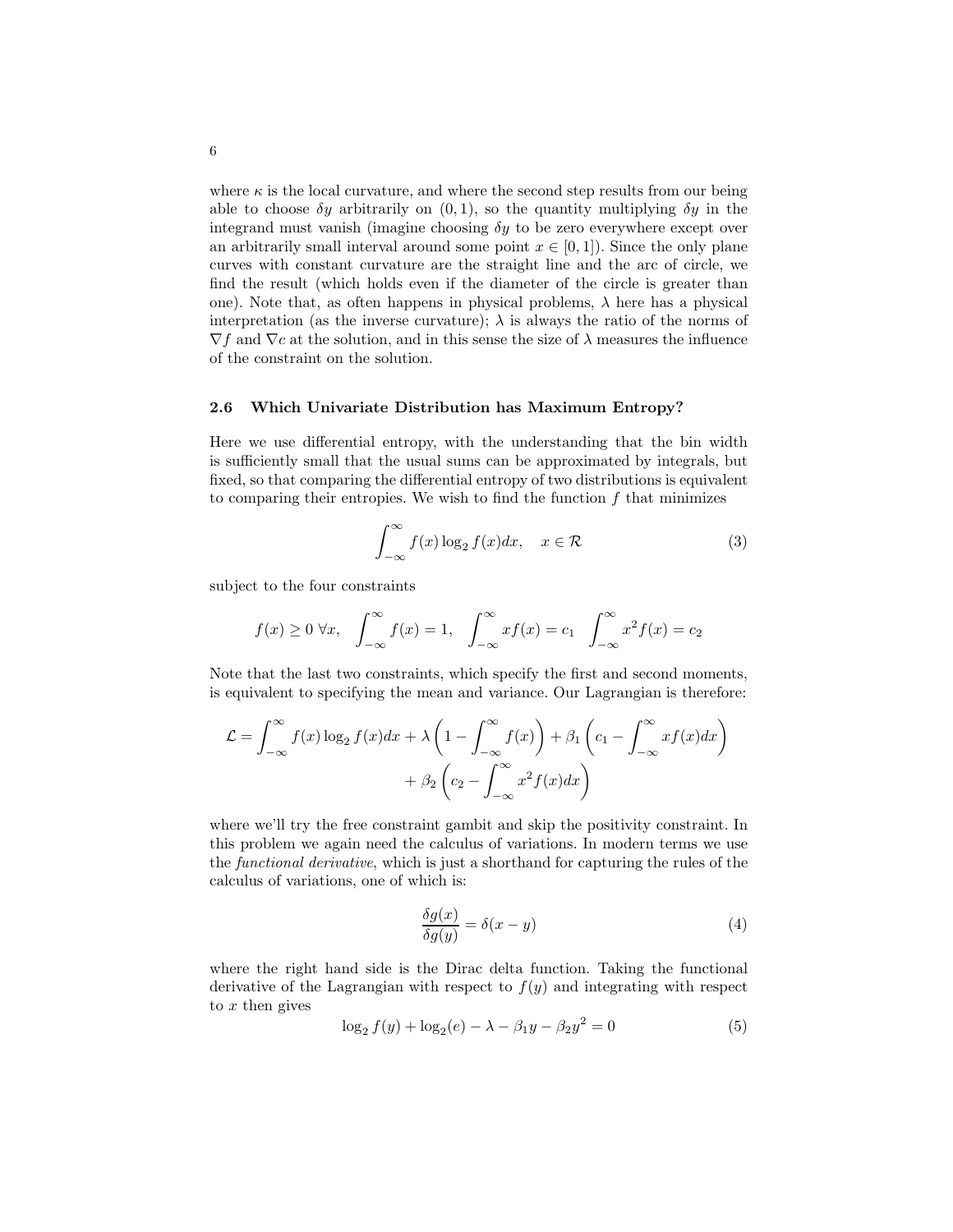which shows that  $f$  must have the functional form

$$
f(y) = C \exp^{(\lambda + \beta_1 y + \beta_2 y^2)} \tag{6}
$$

where C is a constant. The values for the Lagrange multipliers  $\lambda$ ,  $\beta_1$  and  $\beta_2$ then follow from the three equality constraints above, giving the result that the Gaussian is the desired distribution. Finally, choosing  $C > 0$  makes the result positive everywhere, so the free constraint gambit worked.

**Puzzle 3**: *For a given event space, say with* N *possible outcomes, the maximum entropy is attained when*  $p_i = 1/N$   $\forall i$ *, that is, by the uniform distribution. That doesn't look very Gaussian. What gives?*

**Exercise 4**. *What distribution maximizes the entropy for the class of univariate distributions whose argument is assumed to be positive, if only the mean is fixed? How about univariate distributions whose argument is arbitrary, but which have specified, finite support, and where no constraints are imposed on the mean or the variance?*

**Puzzle 4**: *The differential entropy for a uniform distribution with support in*  $|-C, C|$  *is* 

$$
h(P_U) = -\int_{-C}^{C} (1/2C) \log_2(1/2C) dx
$$
  
= -\log\_2(1/2C) (7)

*This tends to*  $\infty$  *as*  $C \rightarrow \infty$ *. How should we interpret this? Find the variance for any fixed* C*, and show that the univariate Gaussian with that variance has differential entropy greater than* h*.*

## **2.7 Maximum Entropy with Linear Constraints**

Suppose that you have a discrete probability distribution  $P_i$ ,  $\sum_i^n P_i = 1$ , and suppose further that the only information that you have about the distribution is that it must satisfy a set of linear constraints:

$$
\sum_{i} \alpha_{ji} P_i = C_j, \ j = 1, \dots, m \tag{8}
$$

The *maximum entropy* approach (see [5], for example) posits that, subject to the known constraints, our uncertainty about the set of events described by the distribution should be as large as possible, or specifically, that the mean number of bits required to describe an event generated from the constrained probability distribution be as large as possible. Maximum entropy provides a principled way to encode our uncertainty in a model, and it is the precursor to modern Bayesian techniques [13]. Since the mean number of bits is just the entropy of the distribution, we wish to find that distribution that maximizes<sup>4</sup>

$$
-\sum_{i} P_i \log P_i + \sum_{j} \lambda_j (C_j - \sum_{i} \alpha_{ji} P_i) + \mu (\sum_{i} P_i - 1) - \sum_{i} \delta_i P_i \qquad (9)
$$

<sup>&</sup>lt;sup>4</sup> The factor  $log_2 e$  can be absorbed into the Lagrange multipliers.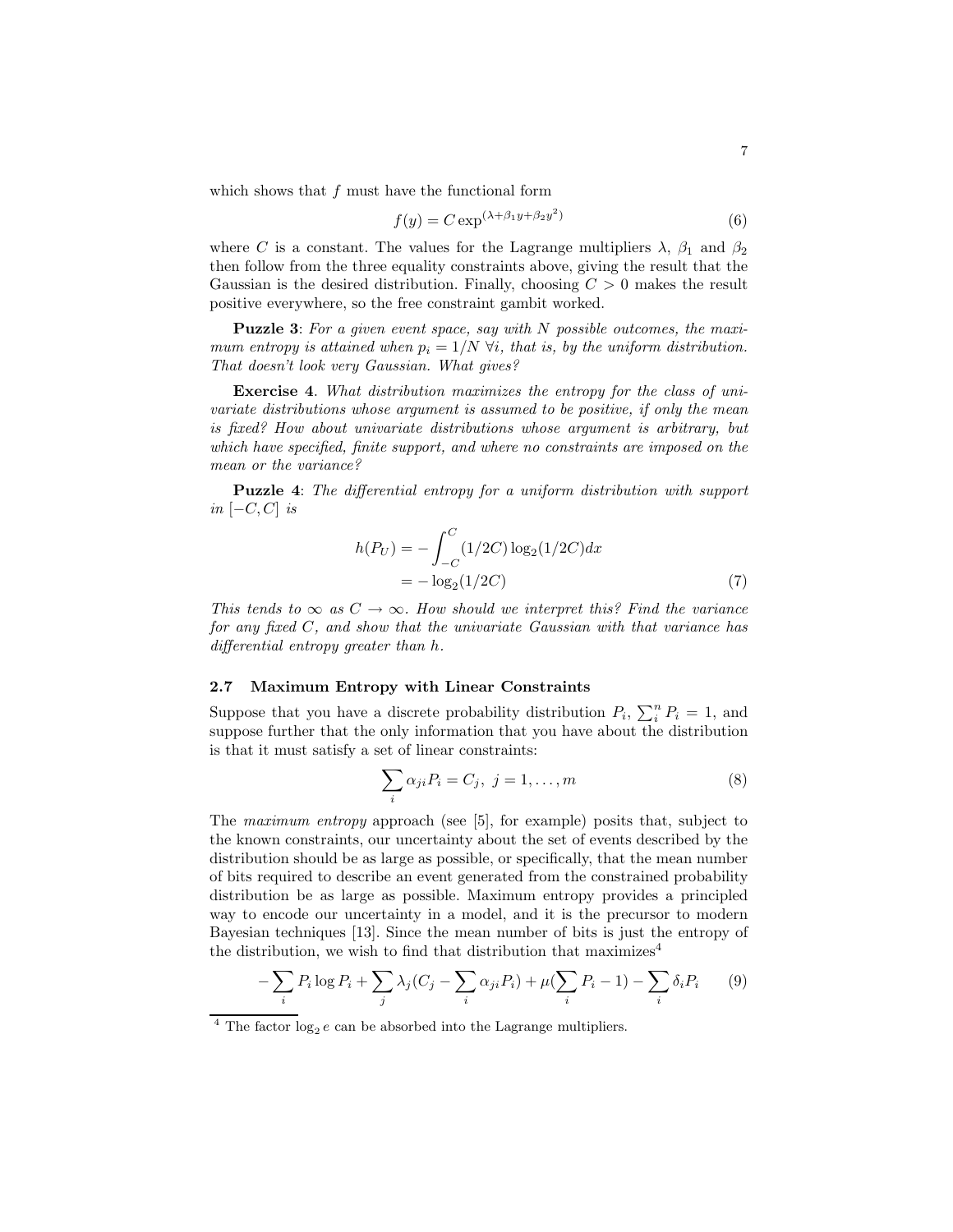where the sum constraint on the  $P_i$  is imposed with  $\mu$ , and the positivity of each  $P_i$  with  $\delta_i$  (so  $\delta_i \geq 0$  and at the maximum,  $\delta_i P_i = 0 \ \forall i$ )<sup>5</sup>. Differentiating with respect to  $P_k$  gives

$$
P_k = \exp(-1 + \mu - \delta_k - \sum_j \lambda_j \alpha_{jk})
$$
\n(10)

Since this is guaranteed to be positive we have  $\delta_k = 0 \ \forall k$ . Imposing the sum constraint then gives  $P_k = \frac{1}{Z} \exp(-\sum_j \lambda_j \alpha_{jk})$  where the "partition function" Z is just a normalizing factor. Note that the Lagrange multipliers have shown us the form that the solution must take, but that form does not automatically satisfy the constraints - they must still be imposed as a condition on the solution. The problem of maximizing the entropy subject to linear constraints therefore gives the widely used logistic regression model, where the parameters of the model are the Lagrange multipliers  $\lambda_i$ , which are themselves constrained by Eq. (8). For an example from the document classification task of how imposing linear constraints on the probabilities can arise in practice, see [16].

## **2.8 Some Algorithm Examples**

Lagrange multipliers are ubiquitous for imposing constraints in algorithms. Here we list their use in a few modern machine learning algorithms; in all of these applications, the free constraint gambit proves useful. For support vector machines, the Lagrange multipliers have a physical force interpretation, and can be used to find the exact solution to the problem of separating points in a symmetric simplex in arbitrary dimensions [6]. For the remaining algorithms mentioned here, see [7] for details on the underlying mathematics. In showing that the principal PCA directions give minimal reconstruction error, one requires that the projection directions being sought after are orthogonal, and this can be imposed by introducing a matrix of multipliers. In locally linear embedding [17], the translation invariance constraint is imposed for each local patch by a multiplier, and the constraint that a solution matrix in the reconstruction algorithm be orthogonal is again imposed by a matrix of multipliers. In the Laplacian eigenmaps dimensional reduction algorithm [2], in order to prevent the collapse to trivial solutions, the dimension of the target space is enforced to be  $d > 0$  by requiring that the rank of the projected data matrix be  $d$ , and again this imposed using a matrix of Lagrange multipliers.

*Historical Notes.* Joseph Louis Lagrange was born in 1736 in Turin. He was one of only two of eleven siblings to survive infancy; he spent most of his life in Turin, Berlin and Paris. He started teaching in Turin, where he organized a research society, and was apparently responsible for much fine mathematics that was published from that society under the names of other mathematicians [3, 1]. He '*believed that a mathematician has not thoroughly understood his own work till he*

 $\frac{5}{5}$  Actually the free constraint gambit would work here, too.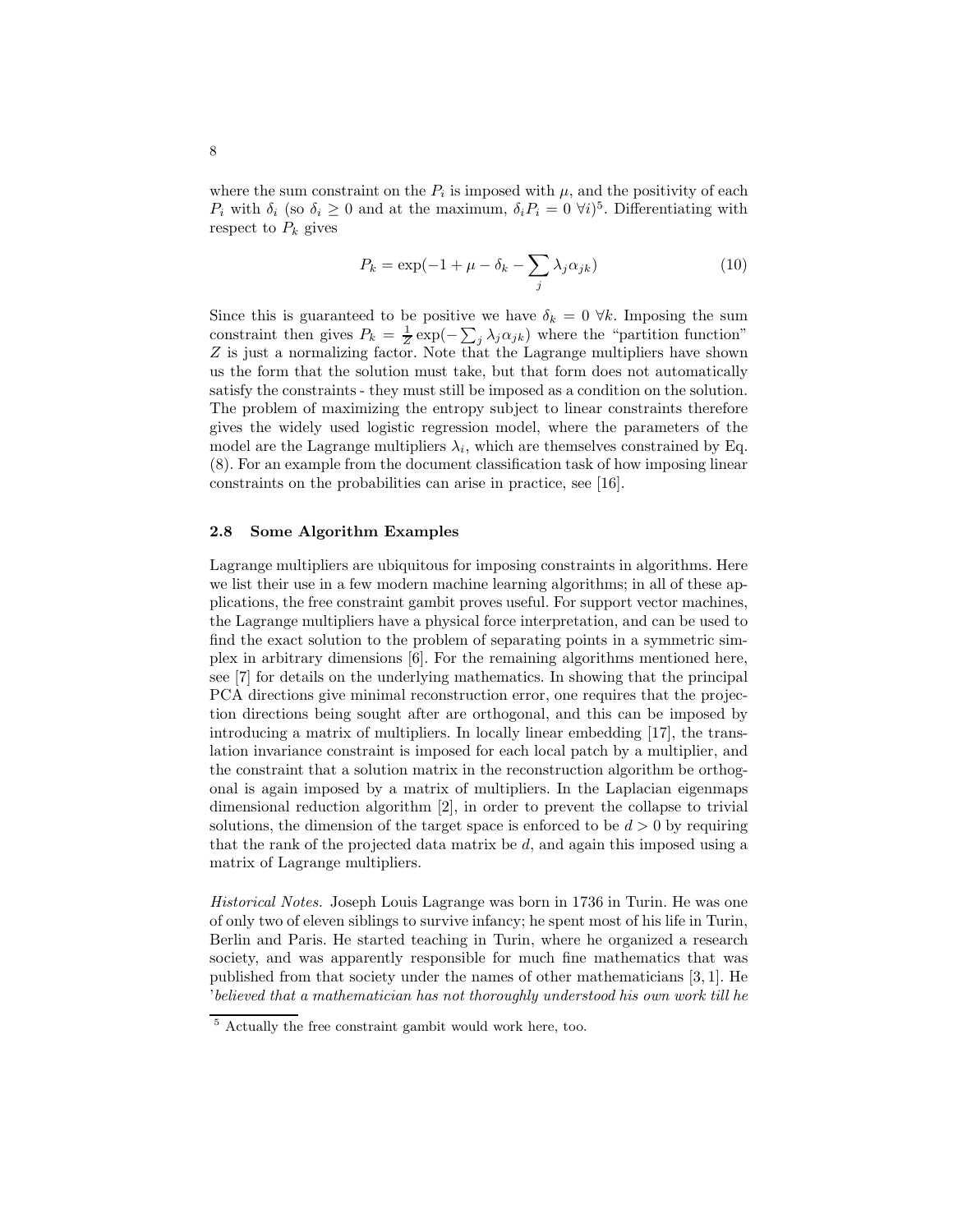*has made it so clear that he can go out and explain it effectively to the first man he meets on the street*' [3]<sup>6</sup>. His contributions lay in the subjects of mechanics,  $\alpha$  calculus<sup>7</sup>, the calculus of variations<sup>8</sup>, astronomy, probability, group theory, and number theory [14]. Lagrange is at least partly responsible for the choice of base 10 for the metric system, rather than 12. He was supported academically by Euler and d'Alembert, financed by Frederick and Louis XIV, and was close to Lavoisier (who saved him from being arrested and having his property confiscated, as a foreigner living in Paris during the Revolution), Marie Antoinette and the Abb´e Marie. He survived the Revolution, although Lavoisier did not. His work continued to be fruitful until his death in 1813, in Paris.

## **3 Some Notes on Matrices**

This section touches on some useful results in the theory of matrices that are rarely emphasized in coursework. For a complete treatment, see for example [12] and [11]. Following [12], the set of p by q matrices is denoted  $M_{pq}$ , the set of (square) p by p matrices by  $M_p$ , and the set of symmetric p by p matrices by  $S_p$ . We work only with real matrices - the generalization of the results to the complex field is straightforward. In this section only, we will use the notation in which repeated indices are assumed to be summed over, so that for example  $A_{ij}B_{jk}C_{kl}$  is written as shorthand for  $\sum_{i,k}A_{ij}B_{jk}C_{kl}$ . Let's warm up with some basic facts.

## **3.1 A Dual Basis**

Suppose you are given a basis of d orthonormal vectors  $e^{(a)} \in \mathcal{R}^d$ ,  $a = 1, \ldots, d$ , and you construct a matrix  $E \in M_d$  whose columns are those vectors. It is a striking fact that the rows of  $E$  then also always form an orthonormal basis. We can see this as follows. Let the  $e^{(a)}$  have components  $e^{(a)}_i$ ,  $i = 1, \ldots, d$ . Let's write the vectors constructed from the rows of E as  $\hat{\mathbf{e}}$  so that  $\hat{\mathbf{e}}_i^{(a)} \equiv \mathbf{e}_a^{(i)}$ . Then orthonormality of the columns can be encapsulated as  $E^T E = \mathbf{1}$ . However since E has full rank, it has an inverse, and  $E^{T} E E^{-1} = E^{-1} = E^{T}$ , so  $E E^{T} = 1$  (using the fundamental fact that the left and right inverses of any square matrix are the same) which shows that the rows of E are also orthonormal. The vectors  $\hat{\mathbf{e}}^{(a)}$  are called the dual basis to the  $e^{(a)}$ . This result is sometimes useful in simplifying expressions: for example  $\sum_{a} e_i^{(a)} e_j^{(a)} \Lambda(i,j)$ , where  $\Lambda$  is some function, can be replaced by  $\Lambda(i,i)\delta_{ij}$ .

 $6$  Sadly, at that time there were very few female mathematicians.

<sup>7</sup> For example he was the first to state Taylor's theorem with a remainder [14].

<sup>8</sup> ...with which he started his career, in a letter to Euler, who then generously delayed publication of some similar work so that Lagrange could have time to finish his work [1].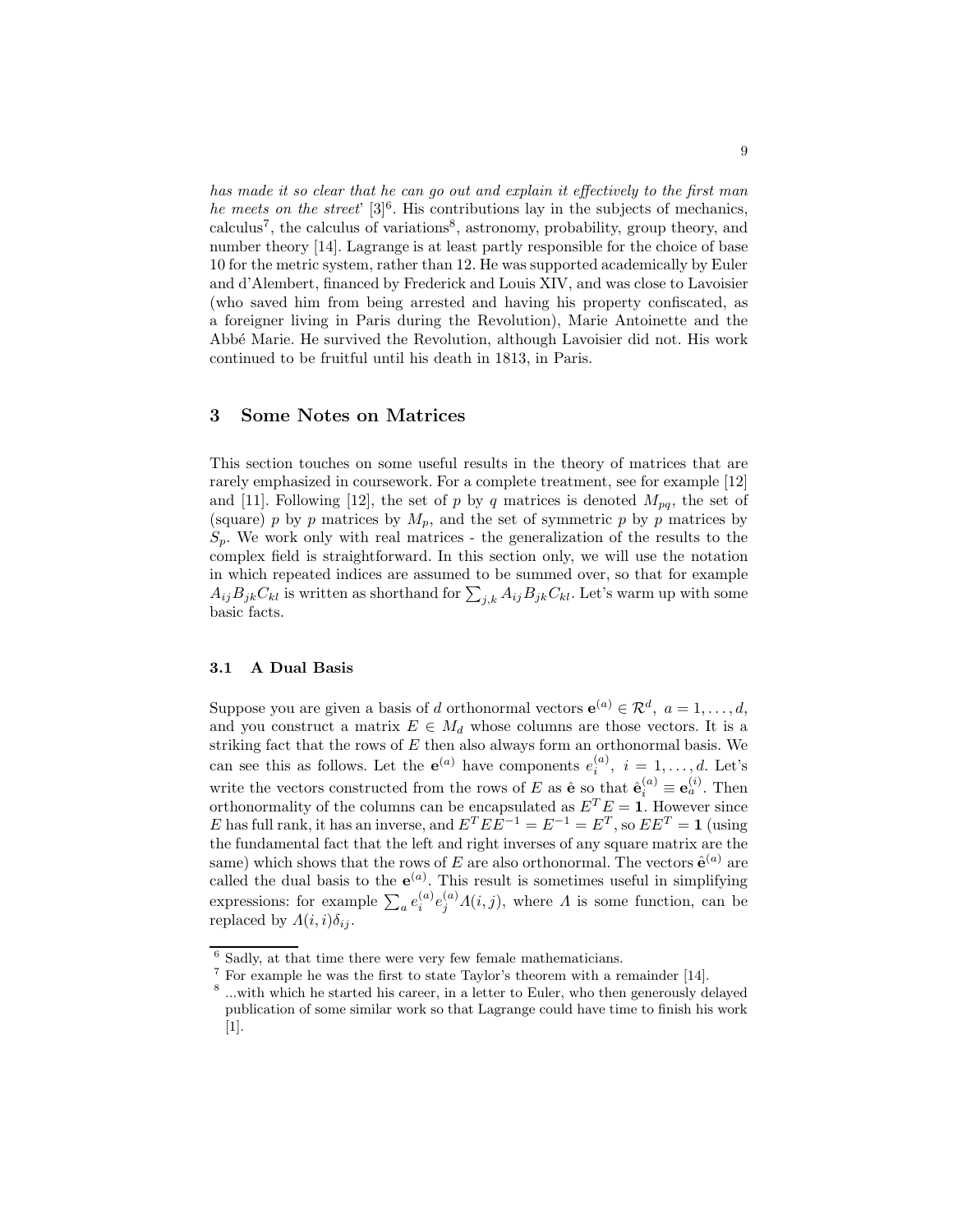#### **3.2 Other Ways To Think About Matrix Multiplication**

Suppose you have matrices  $X \in M_{mn}$  and  $Y \in M_{np}$  so that  $XY \in M_{mp}$ . The familiar way to represent matrix multiplication is  $(XY)_{ab} = \sum_{i=1}^{n} X_{ai} Y_{ib}$ , where the summands are just products of numbers. However an alternative representation is  $XY = \sum_{i=1}^{n} \mathbf{x}_i \mathbf{y}'_i$ , where  $\mathbf{x}_i$  ( $\mathbf{y}'_i$ ) is the *i*'th column (row) of X (Y), and where the summands are outer products of matrices. For example, we can write the product of a  $2 \times 3$  and a  $3 \times 2$  matrix as

$$
\begin{bmatrix} a & b & c \\ d & e & f \end{bmatrix} \begin{bmatrix} g & h \\ i & j \\ k & l \end{bmatrix} = \begin{bmatrix} a \\ d \end{bmatrix} \begin{bmatrix} g & h \end{bmatrix} + \begin{bmatrix} b \\ e \end{bmatrix} \begin{bmatrix} i & j \end{bmatrix} + \begin{bmatrix} c \\ f \end{bmatrix} \begin{bmatrix} k & l \end{bmatrix}
$$

One immediate consequence (which we'll use in our description of singular value decomposition below) is that you can always add columns at the right of  $X$ , and rows at the bottom of Y, and get the same product  $XY$ , provided either the extra columns, or the extra rows, contain only zeros. To see why this expansion works it's helpful to expand the outer products into standard matrix form: the matrix multiplication is just

$$
\left\{ \begin{pmatrix} a & 0 & 0 \\ d & 0 & 0 \end{pmatrix} + \begin{pmatrix} 0 & b & 0 \\ 0 & e & 0 \end{pmatrix} + \begin{pmatrix} 0 & 0 & c \\ 0 & 0 & f \end{pmatrix} + \right\} \times \left\{ \begin{pmatrix} g & h \\ 0 & 0 \\ 0 & 0 \end{pmatrix} + \begin{pmatrix} 0 & 0 \\ i & j \\ 0 & 0 \end{pmatrix} + \begin{pmatrix} 0 & 0 \\ 0 & 0 \\ k & l \end{pmatrix} \right\}
$$

Along a similar vein, the usual way to view matrix-vector multiplication is as an operation that maps a vector  $z \in \mathbb{R}^n$  to another vector  $z' \in \mathbb{R}^m$ :  $z' = Xz$ . However you can also view the product as a linear combination of the columns of  $X: \mathbf{z}' = \sum_{i=1}^{n} z_i \mathbf{x}_i$ . With this view it's easy to see why the result must lie in the span of the columns of  $X$ .

## **3.3 The Levi-Civita Symbol**

The Levi-Civita symbol<sup>9</sup> in d dimensions is denoted  $\epsilon_{ij\cdots k}$  and takes the value 1 if its d indices are an even permutation of  $1, 2, 3, \cdots, d$ , the value -1 if an odd permutation, and 0 otherwise. The 3-dimensional version of this is the fastest way I know to derive vector identities in three dimensions, using the identity  $\epsilon_{ijk}\epsilon_{imn} = \delta_{jm}\delta_{kn} - \delta_{jn}\delta_{km}$  (recall that repeated indices are summed).

**Exercise 5**. *Use the fact that*  $\mathbf{a} = \mathbf{b} \wedge \mathbf{c}$  *can be written in component form* as  $a_i = \epsilon_{ijk} b_j c_k$  to derive, in one satisfying line, the vector identity in three *dimensions:*  $(\mathbf{a} \wedge \mathbf{b}) \cdot (\mathbf{c} \wedge \mathbf{d}) = (\mathbf{a} \cdot \mathbf{c})(\mathbf{b} \cdot \mathbf{d}) - (\mathbf{a} \cdot \mathbf{d})(\mathbf{b} \cdot \mathbf{c})$ .

<sup>&</sup>lt;sup>9</sup> The name 'tensor' is sometimes incorrectly applied to arbitrary objects with more than one index. In factor a tensor is a generalization of the notion of a vector and is a geometrical object (has meaning independent of the choice of coordinate system);

 $\epsilon$  is a pseudo-tensor (transforms as a tensor, but changes sign upon inversion).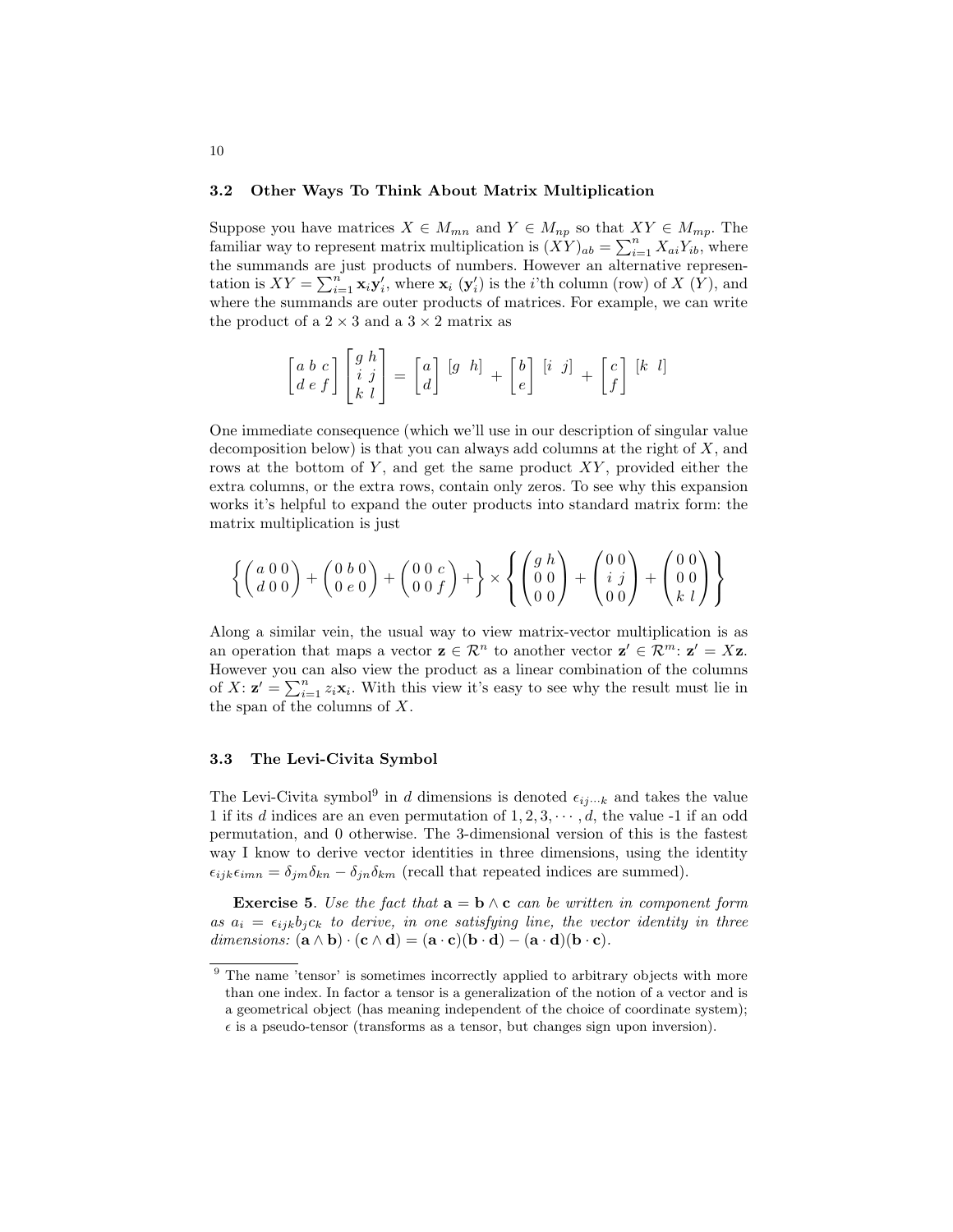#### **3.4 Characterizing the Determinant and Inverse**

The determinant of a matrix  $A \in M_n$  can be defined as

$$
|A| \equiv \frac{1}{n!} \epsilon_{\alpha_1 \alpha_2 \cdots \alpha_n} \epsilon_{\beta_1 \beta_2 \cdots \beta_n} A_{\alpha_1 \beta_1} A_{\alpha_2 \beta_2} \cdots A_{\alpha_n \beta_n}
$$
(11)

**Exercise 6**. *Show that also,*

$$
|A| = \epsilon_{\alpha_1 \alpha_2 \cdots \alpha_n} A_{1\alpha_1} A_{2\alpha_2} \cdots A_{n\alpha_n}
$$
 (12)

We can use this to prove an interesting theorem linking the determinant, derivatives, and the inverse:

**Lemma 1.** *For any square nonsingular matrix* A*,*

$$
\frac{\partial |A|}{\partial A_{ij}} = A_{ji}^{-1} \tag{13}
$$

*Proof.*

$$
\frac{\partial |A|}{\partial A_{ij}} = \epsilon_{j\alpha_2\cdots\alpha_n} \delta_{i1} A_{2\alpha_2} \cdots A_{n\alpha_n} + \epsilon_{\alpha_1 j\cdots\alpha_n} A_{1\alpha_1} \delta_{i2} A_{3\alpha_3} \cdots A_{n\alpha_n} + \cdots
$$

so

$$
A_{kj}\frac{\partial |A|}{\partial A_{ij}} = \epsilon_{\alpha_1\alpha_2\cdots\alpha_n} (A_{k\alpha_1}\delta_{i1}A_{2\alpha_2}\cdots A_{n\alpha_n} + A_{1\alpha_1}A_{k\alpha_2}\delta_{i2}A_{3\alpha_3}\cdots + \cdots)
$$

For any value of i, one and only one term in the sum on the right survives, and for that term, we must have  $k = i$  by antisymmetry of the  $\epsilon$ . Thus the right hand side is just  $|A|\delta_{ki}$ . Multiplying both sides on the right by  $(A^T)^{-1}$  gives the result. result.  $\square$ 

We can also use this to write the following closed form for the inverse:

$$
A_{ij}^{-1} = \frac{1}{|A|(n-1)!} \epsilon_{j\alpha_1\alpha_2\cdots\alpha_{n-1}} \epsilon_{i\beta_1\beta_2\cdots\beta_{n-1}} A_{\alpha_1\beta_1} A_{\alpha_2\beta_2} \cdots A_{\alpha_{n-1}\beta_{n-1}} \qquad (14)
$$

**Exercise 7**. *Prove this, using Eqs. (11) and (13).*

**Exercise 8**. *Show that, for an arbitrary non-singular square matrix*  $A$ ,  $\frac{\partial A_{ij}^{-1}}{\partial A_{\alpha\beta}}$  $-A_{i\alpha}^{-1}A_{\beta j}^{-1}$ . (Hint: take derivatives of  $A^{-1}A = 1$ ).

**Exercise 9**. *The density* p(**x**) *for a multivariate Gaussian is proportional to*  $|\Sigma|^{-1/2}$  exp  $\left(-\frac{1}{2}(\mathbf{x}-\boldsymbol{\mu})'\Sigma^{-1}(\mathbf{x}-\boldsymbol{\mu})\right)$ . For n independent and identically dis*tributed points, the density is*  $p(\mathbf{x}_1, \mathbf{x}_2, \dots, \mathbf{x}_n | \boldsymbol{\mu}, \Sigma) = \prod_i p(\mathbf{x}_i | \boldsymbol{\mu}, \Sigma)$ *. By taking derivatives with respect to*  $\mu$  *and*  $\Sigma$  *and using the above results, show that the maximum likelihood values for the mean and covariance matrix are just their sample estimates.*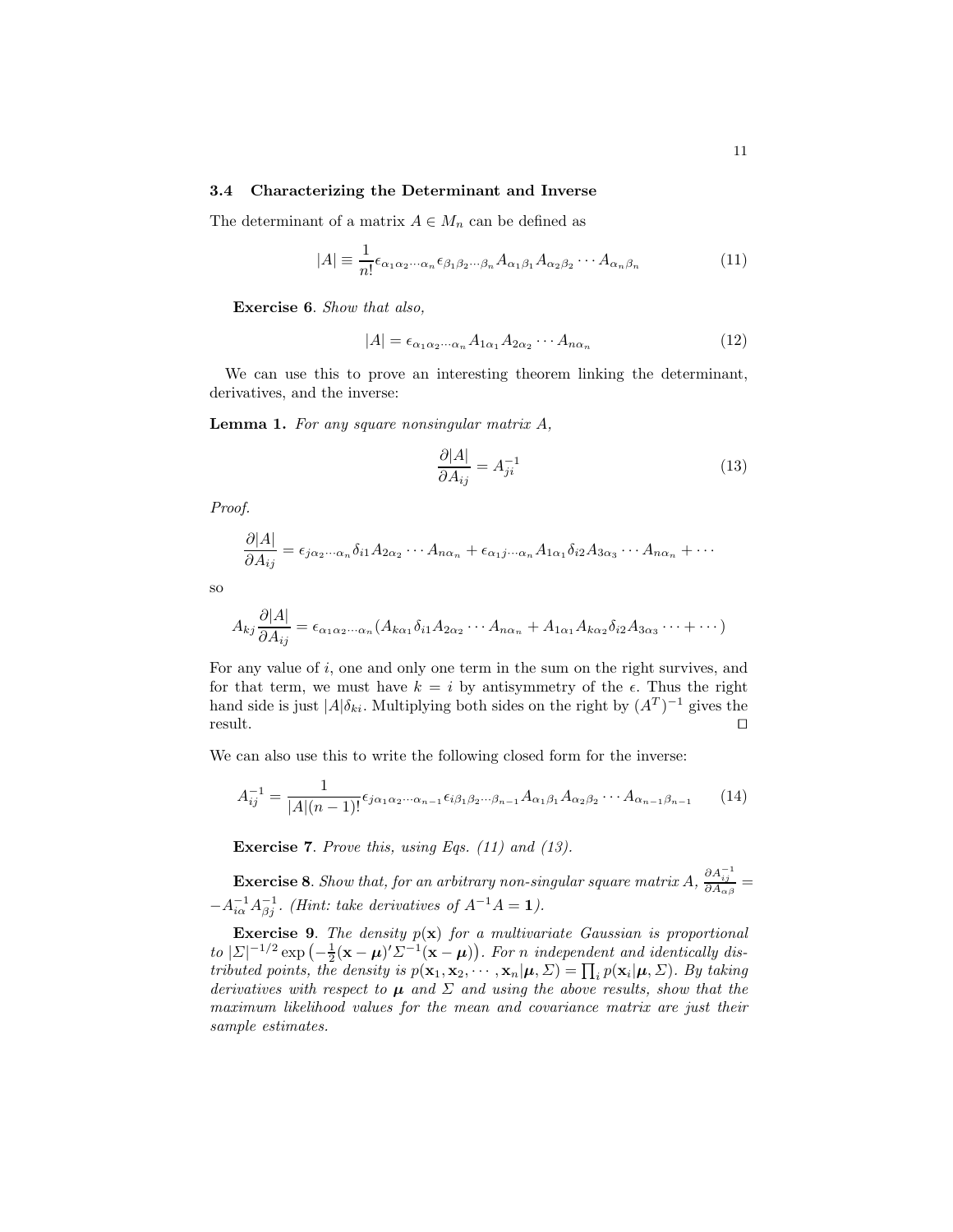**Puzzle 5**: *Suppose that in Exercise 9,*  $n = 2$ *, and that*  $\mathbf{x}_1 = -\mathbf{x}_2$ *, so that the maximum likelihood estimate for the mean is zero. Suppose that* Σ *is chosen to have positive determinant but such that* **x** *is an eigenvector with negative eigenvalue. Then the likelihood can be made as large as you like by just scaling* Σ *with a positive scale factor, which appears to contradict the results of Exercise 9. What's going on?*

## **3.5 SVD in Seven Steps**

Singular value decomposition is a generalization of eigenvalue decomposition. While eigenvalue decomposition applies only to square matrices, SVD applies to rectangular; and while not all square matrices are diagonalizable, every matrix has an SVD. SVD is perhaps less familiar, but it plays important roles in everything from theorem proving to algorithm design (for example, for a classic result on applying SVD to document categorization, see [10]). The key observation is that, given  $A \in M_{mn}$ , although we cannot perform an eigendecomposition of A, we can do so for the two matrices  $AA^T \in S_m$  and  $A^TA \in S_n$ . Since both of these are positive semidefinite, their eigenvalues are non-negative; if  $AA<sup>T</sup>$  has rank k, define the 'singular values'  $\sigma_i^2$  to be its k positive eigenvalues. Below we will use 'nonzero eigenvector' to mean an eigenvector with nonzero eigenvalue, will denote the diagonal matrix whose i'th diagonal component is  $\sigma_i$  by diag( $\sigma_i$ ), and will assume without loss of generality that  $m \leq n$ . Note that we repeatedly use the tricks mentioned in Section (3.2). Let's derive the SVD.

- 1.  $AA^T$  *has the same nonzero eigenvalues as*  $A^T A$ . Let  $\mathbf{x}_i \in \mathcal{R}^m$  be an eigenvector of  $AA^T$  with positive eigenvalue  $\sigma_i^2$ , and let  $\mathbf{y}_i \equiv (1/\sigma_i)(A^T \mathbf{x}_i), \mathbf{y} \in \mathbb{R}^n$ . Then  $A^T A \mathbf{y}_i = (1/\sigma_i) A^T A A^T \mathbf{x}_i = \sigma_i A^T \mathbf{x}_i = \sigma_i^2 \mathbf{y}_i$ . Similarly let  $\mathbf{y}_i \in \mathcal{R}^n$  be an eigenvector of  $A^T A$  with eigenvalue  $\sigma_i'^2$ , and let  $\mathbf{z}_i \equiv (1/\sigma_i')(A\mathbf{y}_i)$ . Then  $AA^T \mathbf{z}_i = (1/\sigma'_i)AA^T A \mathbf{y}_i = \sigma'_i A \mathbf{y}_i = \sigma'_i{}^2 \mathbf{z}_i$ . Thus there is a 1-1 correspondence between nonzero eigenvectors for the matrices  $A<sup>T</sup>A$  and  $AA<sup>T</sup>$ , and the corresponding eigenvalues are shared.
- 2. The  $\mathbf{x}_i$  can be chosen to be orthonormal, in which case so also are the  $\mathbf{y}_i$ . The  $x_i$  are orthonormal, or can be so chosen, since they are eigenvectors of a symmetric matrix. Then  $\mathbf{y}_i \cdot \mathbf{y}_j \propto \mathbf{x}_i' A A^T \mathbf{x}_j \propto \mathbf{x}_i \cdot \mathbf{x}_j \propto \delta_{ij}$ .
- 3. rank $(A) = \text{rank}(A^T) = \text{rank}(A^T) = \text{rank}(A^T A) = k$  [12].
- 4. Let the  $\mathbf{x}_i$  be the nonzero eigenvectors of  $AA^T$  and the  $\mathbf{y}_i$  those of  $A^T A$ . Let  $X \in M_{mk}$  ( $Y \in M_{nk}$ ) be the matrix whose columns are the  $\mathbf{x}_i$  ( $\mathbf{y}_i$ ). Then  $Y = A^T X \text{diag}(1/\sigma_i) \Rightarrow \text{diag}(\sigma_i) Y^T = X^T A$ . Note that  $m \geq k$ ; if  $m = k$ , then  $A = X \text{diag}(\sigma_i) Y^T$ .
- 5. If  $m > k$ , add  $m-k$  rows of orthonormal null vectors of  $A<sup>T</sup>$  to the bottom of  $X<sup>T</sup>$ , and add  $m - k$  zero rows to the bottom of diag( $\sigma_i$ ); defining the latter to be diag( $\sigma_i$ , 0), then X is orthogonal and  $A = X \text{diag}(\sigma_i, 0) Y^T$ . Note that here,  $X \in M_m$ , diag $(\sigma_i, 0) \in M_{mk}$  and  $Y \in M_{nk}$ .
- 6. To get something that looks more like an eigendecomposition, add  $n k$ rows of vectors that, together with the  $y_i$  form an orthonormal set, to the bottom of  $Y^T$ , and add  $n - k$  columns of zeros to the right of diag( $\sigma_i$ , 0);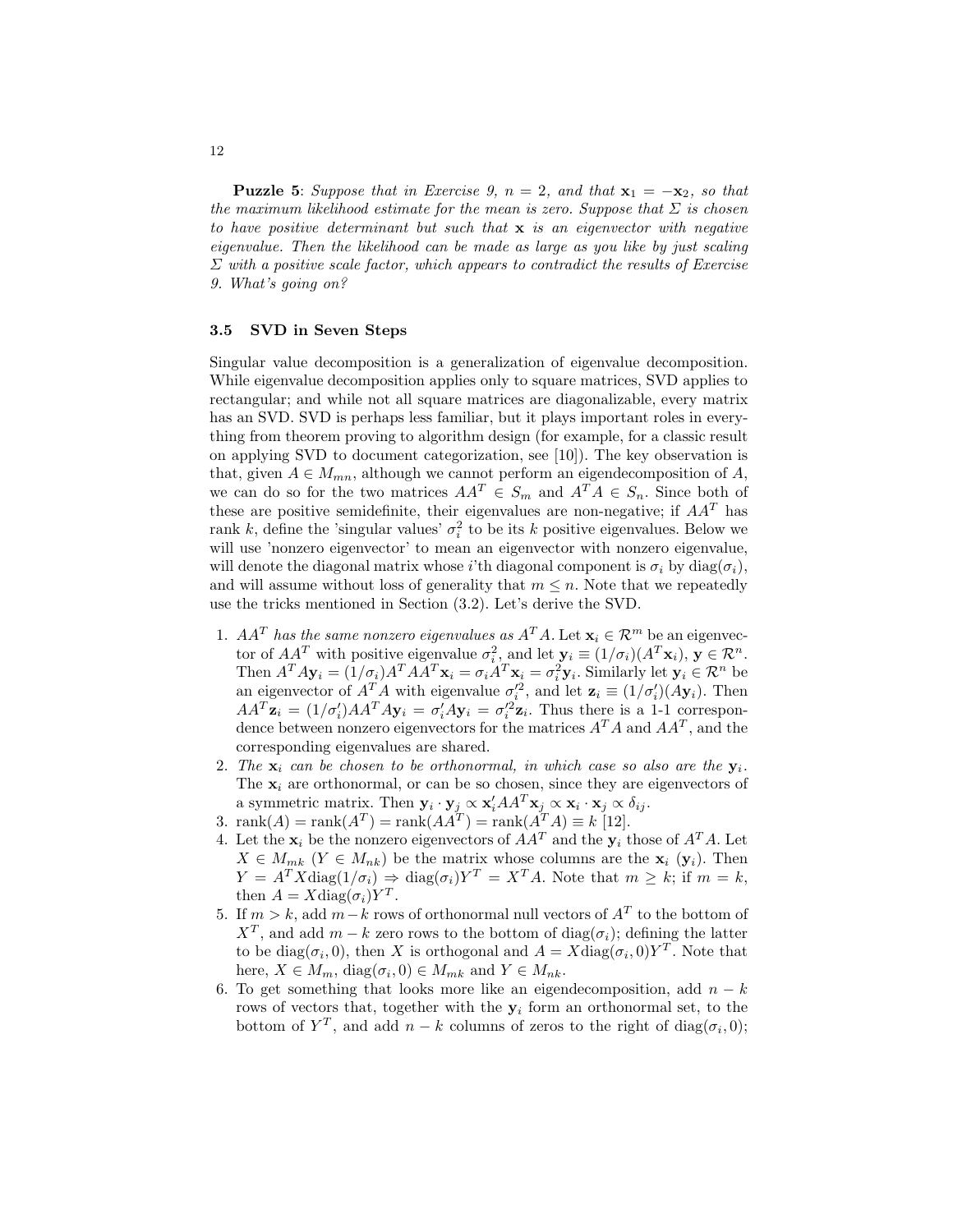defining the latter to be  $diag(\sigma_i, 0, 0)$ , then the Y are also orthogonal and  $A = X \text{diag}(\sigma_i, 0, 0) Y^T$ . Note that here,  $X \in M_m$ ,  $\text{diag}(\sigma_i, 0, 0) \in M_{mn}$ , and  $Y \in M_n$ .

7. To get something that looks more like a sum of outer products, just write A in step (4) as  $A = \sum_{i=1}^{k} \sigma_i \mathbf{x}_i \mathbf{y}'_i$ .

Let's put the singular value decomposition to work.

## **3.6 The Moore-Penrose Generalized Inverse**

Suppose  $B \in S_m$  has eigendecomposition  $B = EAE^T$ , where  $\Lambda$  is diagonal and  $E$ is the orthogonal matrix of column eigenvectors. Suppose further that  $B$  is nonsingular, so that  $B^{-1} = EA^{-1}E^{T} = \sum_{i}^{n} (1/\lambda_{i})\mathbf{e}_{i}\mathbf{e}'_{i}$ . This suggests that, since SVD generalizes eigendecomposition, perhaps we can also use SVD to generalize the notion of matrix inverse to non-square matrices  $A \in M_{mn}$ . The Moore-Penrose generalized inverse (often called just the generalized inverse) does exactly this<sup>10</sup>. In outer product form, it's the SVD analog of the ordinary inverse, with the latter written in terms of outer products of eigenvectors:  $A^{\dagger} = \sum_{i=1}^{k} (1/\sigma_i) \mathbf{y}_i \mathbf{x}'_i \in M_{nm}$ . The generalized inverse has several special properties:

1. AA† *and* A†A *are Hermitian;*

2. 
$$
AA^{\dagger}A=A;
$$

$$
3. A^{\dagger} A A^{\dagger} = A^{\dagger}.
$$

In fact,  $A^{\dagger}$  is uniquely determined by conditions (1), (2) and (3). Also, if A is square and nonsingular, then  $A^{\dagger} = A^{-1}$ , and more generally, if  $(A^T A)^{-1}$  exists, then  $A^{\dagger} = (A^T A)^{-1} A^T$ , and if  $(AA^T)^{-1}$  exists, then  $A^{\dagger} = A^T (A A^T)^{-1}$ . The generalized inverse comes in handy, for example, in characterizing the general solution to linear equations, as we'll now see.

## **3.7 SVD, Linear Maps, Range and Null Space**

If  $A \in M_{mn}$ , the *range* of A,  $\mathcal{R}(A)$ , is defined as that subspace spanned by  $y = Ax$  for all  $x \in \mathbb{R}^n$ . A's *null space*  $\mathcal{N}(A)$ , on the other hand, is that subspace spanned by those  $\mathbf{x} \in \mathbb{R}^n$  for which  $A\mathbf{x} = 0$ . Letting  $A_{i}$  denote the columns of A, recall that  $A\mathbf{x} = x_1A_{|1} + x_2A_{|2} + \cdots + x_nA_{|n}$ , so that the dimension of  $\mathcal{R}(A)$  is the rank k of A, and  $\mathcal{R}(A)$  is spanned by the columns of A. Also,  $\mathcal{N}(A^T)$  is spanned by those vectors which are orthogonal to every row of  $A^T$ (or every column of A), so  $\mathcal{R}(A)$  is the orthogonal complement of  $\mathcal{N}(A^T)$ . The notions of range and null space are simply expressed in terms of the SVD,  $A = \sum_{k=1}^{k} A_k$  $\sum_{i=1}^{k} \sigma_i \mathbf{x}_i \mathbf{y}'_i, \ \mathbf{x} \in \mathcal{R}^m, \ \mathbf{y} \in \mathcal{R}^n$ . The null space of A is the subspace orthogonal to the k **y**<sub>i</sub>, so dim( $\mathcal{N}(A)$ ) = n – k. The range of A is spanned by the **x**<sub>i</sub>, so  $\dim(\mathcal{R}(A)) = k$ . Thus in particular, we have  $\dim(\mathcal{R}(A)) + \dim(\mathcal{N}(A)) = n$ .

The SVD provides a handy way to characterize the solutions to linear systems of equations. In general the system  $A\mathbf{z} = \mathbf{b}, A \in M_{mn}, \mathbf{z} \in \mathcal{R}^n, \mathbf{b} \in \mathcal{R}^m$  has 0, 1

 $10$  The Moore-Penrose generalized inverse is one of many pseudo inverses.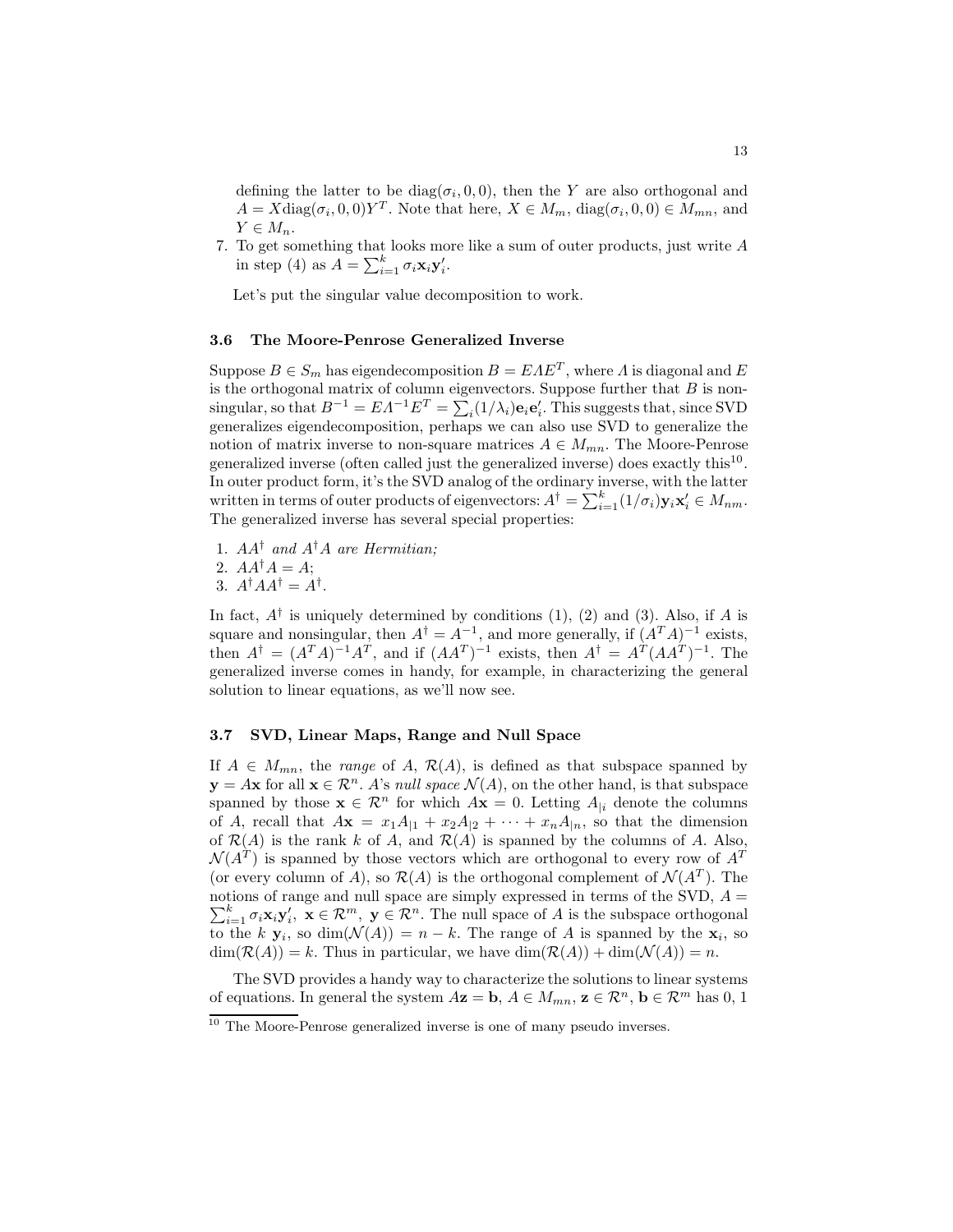or  $\infty$  solutions (if  $\mathbf{z}_1$  and  $\mathbf{z}_2$  are solutions, then so is  $\alpha \mathbf{z}_1 + \beta \mathbf{z}_2, \alpha, \beta \in \mathcal{R}$ ). When does a solution exist? Since A**z** is a linear combination of the columns of A, **b** must lie in the span of those columns. In fact, if  $\mathbf{b} \in \mathcal{R}(A)$ , then  $\mathbf{z}_0 = A^{\dagger} \mathbf{b}$  is a solution, since  $A\mathbf{z}_0 = \sum_{i=1}^k \sigma_i \mathbf{x}_i \mathbf{y}_i' \sum_{j=1}^k (1/\sigma_i) \mathbf{y}_j \mathbf{x}_j' \mathbf{b} = \sum_{i=1}^k \mathbf{x}_i \mathbf{x}_i' \mathbf{b} = \mathbf{b}$ , and the general solution is therefore  $\mathbf{z} = A^{\dagger} \mathbf{b} + \mathcal{N}(A)$ .

**Puzzle 6**: *How does this argument break down if*  $\mathbf{b} \notin \mathcal{R}(A)$ *?* 

What if  $\mathbf{b} \notin \mathcal{R}(A)$ , i.e.  $A\mathbf{z} = \mathbf{b}$  has no solution? One reasonable step would be to find that **z** that minimizes the Euclidean norm  $||A**z**−**b**||$ . However, adding any vector in  $\mathcal{N}(A)$  to a solution **z** would also give a solution, so a reasonable second step is to require in addition that  $\|\mathbf{z}\|$  is minimized. The general solution to this is again  $z = A^{\dagger}b$ . This is closely related to the following unconstrained quadratic programming problem: minimize  $f(\mathbf{z}) = \frac{1}{2}\mathbf{z}'A\mathbf{z} + b\mathbf{z}$ ,  $\mathbf{x} \in \mathbb{R}^n$ ,  $A \succeq 0$ . (We need the extra condition on  $A$  since otherwise  $f$  can be made arbitrarily negative). The solution to this is at  $\nabla f = 0 \rightarrow A\mathbf{z} + \mathbf{b} = 0$ , so the general solution is again  $\mathbf{z} = A^{\dagger} \mathbf{b} + \mathcal{N}(A)$ .

**Puzzle 7**: *If*  $\mathbf{b} \notin \mathcal{R}(A)$ *, there is again no solution, even though*  $A \succeq 0$ *. What happens if you go ahead and try to minimize* f *anyway?*

## **3.8 Matrix Norms**

A function  $\|\cdot\|: M_{mn} \to \mathcal{R}$  is a *matrix norm* over a field  $\mathcal{F}$  if for all  $A, B \in M_{mn}$ ,

- 1.  $||A|| \geq 0$
- 2.  $||A|| = 0 \Leftrightarrow A = 0$
- 3.  $\|cA\| = |c|\|A\|$  for all scalars  $c \in \mathcal{F}$
- 4.  $||A + B|| \le ||A|| + ||B||$

The Frobenius norm,  $||A||_F = \sqrt{\sum_{ij} |A_{ij}|^2}$ , is often used to represent the distance between matrices A and B as  $||A - B||_F^2$ , when for example one is searching for that matrix which is as close as possible to a given matrix, given some constraints. For example, the closest positive semidefinite matrix, in Frobenius norm, to a given symmetric matrix  $\hat{A}$ , is  $\hat{A} \equiv \sum_{i:\lambda_i>0} \lambda_i e^{(i)} e'^{(i)}$  where the  $\lambda_i$ ,  $e^{(i)}$  are the eigenvalues and eigenvectors of A, respectively. The Minkowski vector p-norm also has a matrix analog:  $||A||_p \equiv \max_{||\mathbf{x}||=1} ||A\mathbf{x}||_p$ . There are three interesting special cases of this which are easy to compute: the maximum absolute column norm,  $||A||_1 \equiv \max_j \sum_i^n |A_{ij}|$ , the maximum absolute row norm,  $||A||_{\infty} \equiv \max_i \sum_j^n |A_{ij}|$ , and the spectral norm,  $||A||_2$ . Both the Frobenius and spectral norms can be written in terms of the singular values: assuming the ordering  $\sigma_1 \ge \sigma_2 \cdots \ge \sigma_k$ , then  $||A||_2 = \sigma_1$  and  $||A||_F = \sqrt{\sum_{i=1}^k \sigma_i^2}$ .

**Exercise 10**. Let U and W be orthogonal matrices. Show that  $||UAW||_F =$  $||A||_F$ .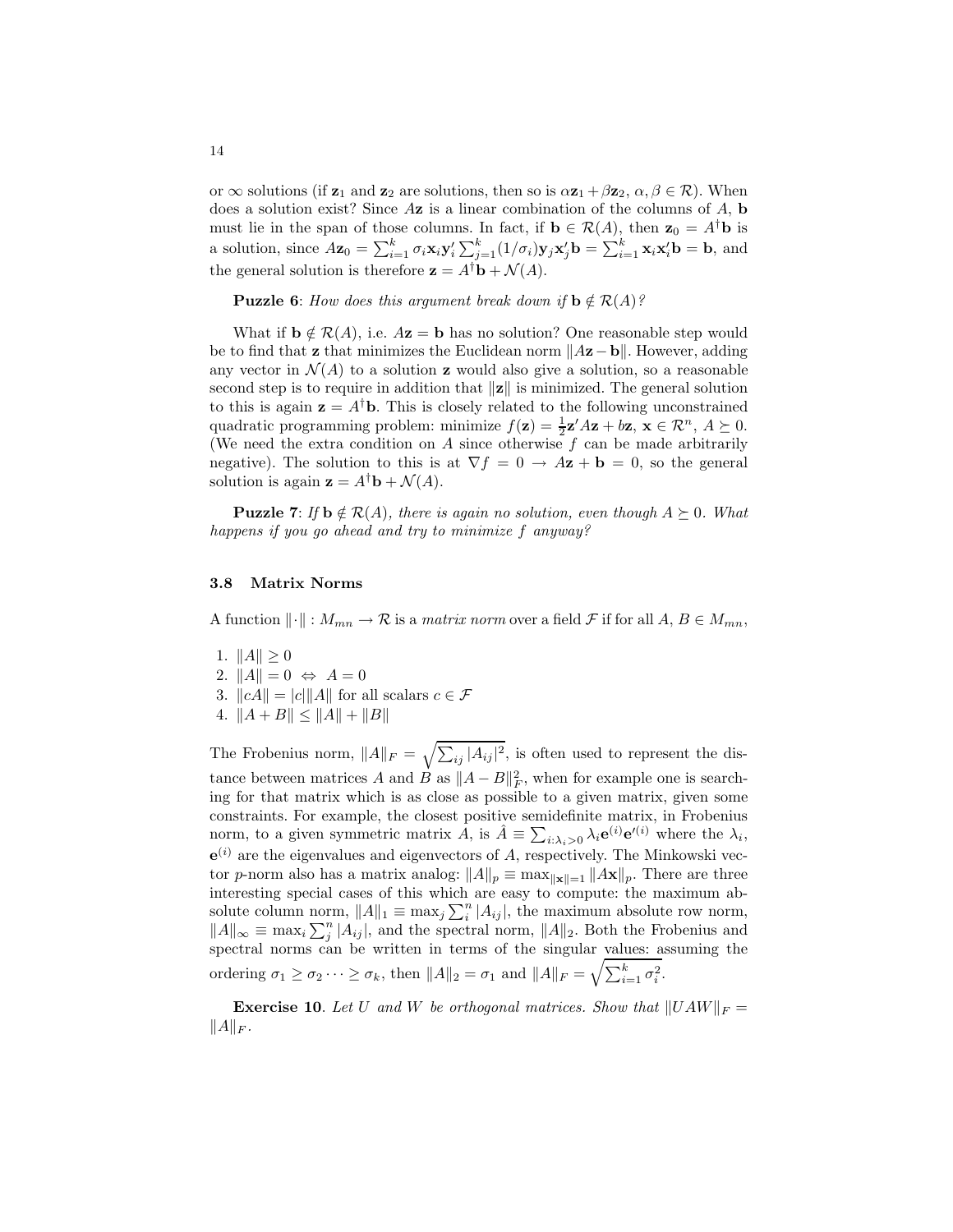**Exercise 11**. *The* **submultiplicative property***,*  $||AB|| \le ||A|| ||B||$ *, is an additional property that some matrix norms satisfy*  $[11]$ *<sup>11</sup><i>. Prove that, if*  $A \in M_m$ *and if a submultiplicative norm exists for which*  $||A|| < 1$ , then  $(1 + A)^{-1}$  $1 - A + A^2 - A^3 + \cdots$ , and if A is nonsingular and a submultiplicative norm ex*ists for which*  $||A^{-1}|| < 1$ *, then*  $(1+A)^{-1} = A^{-1}(1-A^{-1}+A^{-2}-A^{-3}+\cdots)$ *. Show that for any rectangular matrix*  $W$ *,*  $W(1 + W'W)^{-1}W' = (1 + WW')^{-1}WW' =$  $WW'(1 + WW')^{-1}$ . (This is used, for example, in the derivation of the condi*tional distribution of the latent variables given the observed variables, in probabilistic PCA [19].)*

The Minkowski p norm has the important property that  $||A\mathbf{x}||_p \leq ||A||_p ||\mathbf{x}||_p$ . Let's use this, and the  $L_1$  and  $L_{\infty}$  matrix norms, to prove a basic fact about stochastic matrices. A matrix  $P$  is stochastic if its elements can be interpreted as probabilities, that is, if all elements are real and non-negative, and each row sums to one (row-stochastic), or each column sums to one (column-stochastic), or both (doubly stochastic).

**Theorem 1.** *If* P *is a square stochastic matrix, then P has eigenvalues whose absolute values lie in the range* [0, 1]*.*

*Proof.* For any  $p \geq 1$ , and **x** any eigenvector of P,  $||Px||_p = |\lambda| ||\mathbf{x}||_p \leq ||P||_p ||\mathbf{x}||_p$ so  $|\lambda| \leq ||P||_p$ . Suppose that P is row-stochastic; then choose the  $L_{\infty}^{p}$  norm, which is the maximum absolute row norm  $||P||_{\infty} = \max_{i} \sum_{j} |P_{ij}| = 1$ ; so  $|\lambda| \leq 1$ . If P is column-stochastic, choosing the 1-norm (the maximum absolute column norm) gives the same result.

Note that stochastic matrices, if not symmetric, can have complex eigenvalues, so in this case  $\mathcal F$  is the field of complex numbers.

#### **3.9 Positive Semidefinite Matrices**

Positive semidefinite matrices are ubiquitous in machine learning theory and algorithms (for example, every kernel matrix is positive semidefinite, for Mercer kernels). Again we restrict ourselves to real matrices. A matrix  $A \in S_n$  is positive definite iff for every  $\mathbf{x} \in \mathcal{R}^n$ ,  $\mathbf{x}' A \mathbf{x} > 0$ ; it is positive semidefinite iff for every  $\mathbf{x} \in \mathcal{R}^n$ ,  $\mathbf{x}' A \mathbf{x} \geq 0$ , and some **x** exists for which the equality is met. Recall that we denote the property of positive definiteness of a matrix A by  $A \succ 0$ , and positive semidefiniteness by  $A \succeq 0$ . Let's start by listing a few properties, the first of which relate to what positive semidefinite matrices look like (here, repeated indices are not summed):

- 1. If  $A \succ 0$ , then  $A_{ii} > 0 \; \forall i$ ;
- 2. If  $A \succeq 0$ , then  $A_{ii} \geq 0$   $\forall i$ ;
- 3. If  $A \succeq 0$ , then  $A_{ii} = 1 \ \forall i \Rightarrow |A_{ij}| \leq 1 \ \forall i, j;$
- 4. If  $A \in S_n$  is strictly diagonally dominant, that is,  $A_{ii} > \sum_{j \neq i} |A_{ij}| \ \forall i$ , then it is also positive definite;

 $11$  Some authors include this in the definition of matrix norm [12].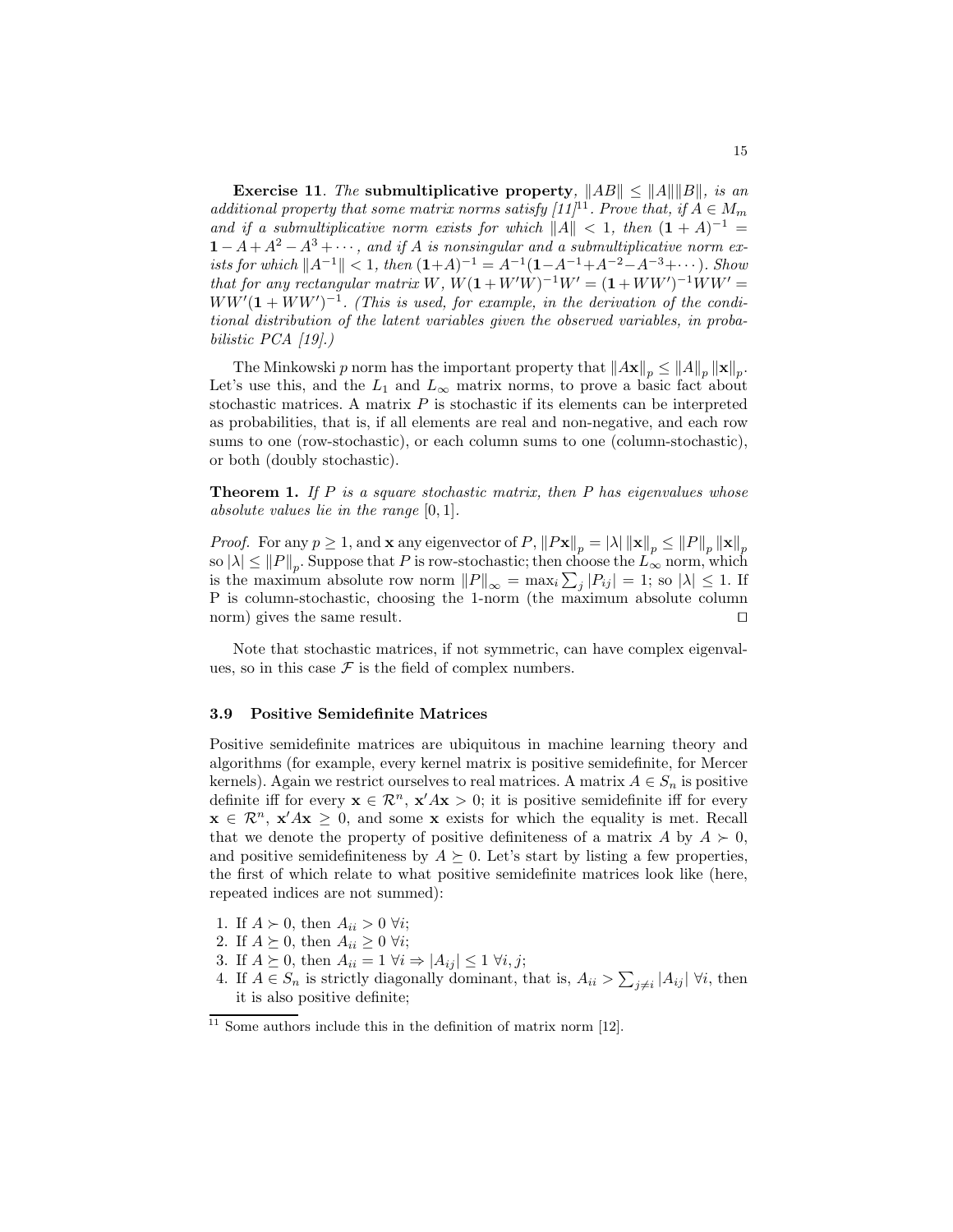- 5. If  $A \succeq 0$  and  $A_{ii} = 0$  for some i, then  $A_{ij} = A_{ji} = 0 \ \forall j;$
- 6. If  $A \succeq 0$  then  $A_{ii}A_{jj} \geq |A_{ij}|^2 \ \forall i, j;$
- 7. If  $A \in S_n \succeq 0$  and  $B \in S_n \succeq 0$  then  $AB \succeq 0$ ;
- 8.  $A \in S_n$  is positive semidefinite and of rank one iff  $A = \mathbf{x} \mathbf{x}'$  for some  $\mathbf{x} \in \mathbb{R}^n$ ;
- 9.  $A \succ 0 \Leftrightarrow A$  all of the leading minors of A are positive.

A very useful way to think of positive semidefinite matrices is in terms of Gram matrices. Let V be a vector space over some field  $\mathcal{F}$ , with inner product  $\langle \cdot, \cdot \rangle$ . The *Gram matrix* G of a set of vectors  $\mathbf{v}_i \in V$  is defined by  $G_{ij} \equiv \langle \mathbf{v}_i, \mathbf{v}_j \rangle$ . Now let V be Euclidean space and let  $\mathcal F$  be the reals. The key result is the following: let  $A \in S_n$ . Then A is positive semidefinite with rank r if and only if there exists a set of vectors  $\{v_1, \ldots, v_n\}, v_i \in V$ , containing exactly r linearly independent vectors, such that  $A_{ij} = \mathbf{v}_i \cdot \mathbf{v}_j$ .

Note in particular that the vectors **v** can always be chosen to have dimension  $r \leq n$ .

**Puzzle 8**: *A* **kernel matrix**  $K \in S_n$  *is a matrix whose elements take the form*  $K_{ij} \equiv k(\mathbf{x}_i, \mathbf{x}_j)$  *for some*  $\mathbf{x}_i, \mathbf{x}_j \in \mathcal{R}^d$ ,  $i, j = 1, \ldots, n$  *for some d*, *where* k *is a symmetric function which satisfies Mercer's condition (see e.g. [6]). For any such function* k, there exists an inner product space H and a map  $\Phi : \mathbb{R}^d \mapsto$ H such that  $k(\mathbf{x}_i, \mathbf{x}_j) = \Phi(\mathbf{x}_i) \cdot \Phi(\mathbf{x}_j)$ . The dimension of H can be large, or *even infinite (an example of the latter is*  $k(\mathbf{x}_i, \mathbf{x}_j) = \exp^{-(1/\sigma^2) ||\mathbf{x}_i - \mathbf{x}_j||^2}$ ). In *particular, the dimension of the dot product space can be larger than* n*. How does this square with the claim just made about the maximum necessary dimension of the Gram vectors?*

Some properties of positive semidefinite matrices that might otherwise seem mysterious become obvious, when they are viewed as Gram matrices, as I hope the following exercise helps demonstrate.

**Exercise 12**. *Use the fact that every positive semidefinite matrix is a Gram matrix to prove items (2), (3), (5), and (6) in the list above. Use the definition of a positive (semi)definite matrix to prove (1), (4), (7) and (8).*

If the Gram representation is so useful, the question naturally arises: given a positive semidefinite matrix, how can you extract a set of Gram vectors for it? (Note that the set of Gram vectors is never unique; for example, globally rotating them gives the same matrix). Let  $A \in S_n \succeq 0$  and write the eigen-<br>decomposition of A in outer product form:  $A = \sum_{a=1}^n \lambda_a e^{(a)} e^{i(a)}$  or  $A_{ij} =$  $\sum_{a=1}^{n} \lambda_a e_i^{(a)} e_j^{(a)}$ . Written in terms of the dual eigenvectors (see Section 3.1):  $A_{ij} = \sum_{a=1}^{n} \lambda_a \hat{e}_a^{(i)} \hat{e}_a^{(j)}$ , the summand has become a weighted dot product; we can therefore take the set of Gram vectors to be  $v_a^{(i)} = \sqrt{\lambda_a} \hat{e}_a^{(i)}$ . The Gram vectors therefore are the dual basis to the scaled eigenvectors.

#### **3.10 Distance Matrices**

One well-known use of the Gram vector decomposition of positive semidefinite matrices is the following. Define a 'distance matrix' to be any matrix of the

16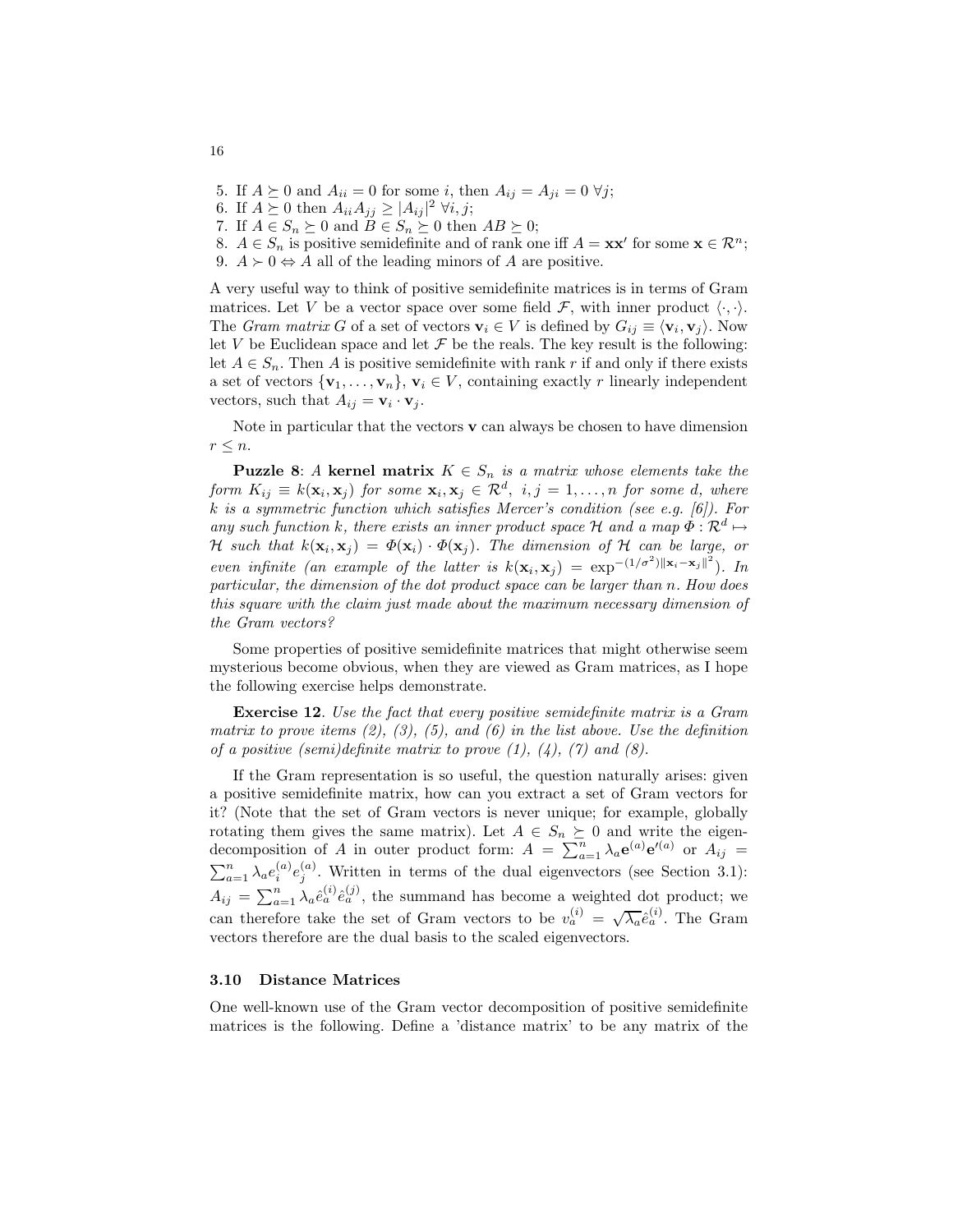form  $D_{ij} \in S_n \equiv ||\mathbf{x}_i - \mathbf{x}_j||^2$ , where  $|| \cdot ||$  is the Euclidean norm (note that the entries are actually squared distances). A central goal of multidimensional scaling is the following: given a matrix which is a distance matrix, or which is approximately a distance matrix, or which can be mapped to an approximate distance matrix, find the underlying vectors  $\mathbf{x}_i \in \mathcal{R}^d$ , where d is chosen to be as small as possible, given the constraint that the distance matrix reconstructed from the  $\mathbf{x}_i$  approximates D with acceptable accuracy [8]. d is chosen to be small essentially to remove unimportant variance from the problem (or, if sufficiently small, for data visualization). Now let  $e$  be the column vector of  $n$  ones, and introduce the 'centering' projection matrix  $P^e \equiv 1 - \frac{1}{n}$ **ee'**.

**Exercise 13.** Prove the following: (1) for any  $\mathbf{x} \in \mathbb{R}^n$ ,  $P^e\mathbf{x}$  subtracts the *mean value of the components of* **x** *from each component of* **x**, (2)  $P^e$ **e** = 0*, (3)* **e** *is the only eigenvector of* P<sup>e</sup> *with eigenvalue zero, and (4) for any dot product matrix*  $A_{ij} \in S_m \equiv \mathbf{x}_i \cdot \mathbf{x}_j$ ,  $i, j = 1, ..., m$ ,  $\mathbf{x}_i \in \mathcal{R}^n$ , then  $(P^e A P^e)_{ij} =$  $(\mathbf{x}_i - \boldsymbol{\mu}) \cdot (\mathbf{x}_j - \boldsymbol{\mu})$ , where  $\boldsymbol{\mu}$  is the mean of the  $\mathbf{x}_i$ .

The earliest form of the following theorem is due to Schoenberg [18]. For a proof of this version, see [7].

**Theorem 2.** *Consider the class of symmetric matrices*  $A \in S_n$  *such that*  $A_{ij} \geq$ 0 and  $A_{ii} = 0 \ \forall i, j$ . Then  $\overline{A} = -P^e A P^e$  is positive semidefinite if and only if A *is a distance matrix, with embedding space*  $\mathcal{R}^d$  *for some d. Given that* A *is a distance matrix, the minimal embedding dimension* d *is the rank of*  $\overline{A}$ *, and the embedding vectors are any set of Gram vectors of*  $\overline{A}$ *, scaled by a factor of*  $\frac{1}{\sqrt{2}}$ *.* 

## **3.11 Computing the Inverse of an Enlarged Matrix**

We end our excursion with a look at a trick for efficiently computing inverses. Suppose you have a symmetric matrix  $K \in S_{n-1}$ , and suppose you form a new symmetric matrix by adding a number  $u \equiv K_{nn}$  and a column **v**,  $v_i \equiv K_{in}$  (and a corresponding row  $K_{ni} \equiv K_{in}$ ). Denote the enlarged matrix by

$$
K_{+} = \begin{pmatrix} K \mathbf{v} \\ \mathbf{v}' \ u \end{pmatrix} \tag{15}
$$

Now consider the inverse

$$
K_{+}^{-1} \equiv \begin{pmatrix} A & \mathbf{b} \\ \mathbf{b}' & c \end{pmatrix} \tag{16}
$$

where again  $\bf{b}$  is a column vector and c is a scalar. It turns out that it is straightforward to compute A, **b** and c in terms of  $K^{-1}$ , **v** and u. Why is this useful? In any machine learning algorithm where the dependence on all the data is captured by a symmetric matrix  $K(\mathbf{x}_i, \mathbf{x}_j)$ , then in test phase, when a prediction is being made for a single point **x**, the dependence on all the data is captured by  $K_{+}$ , where  $v_i = K(\mathbf{x}_i, \mathbf{x})$  and  $u = K(\mathbf{x}, \mathbf{x})$ . If that algorithm in addition requires that the quantities  $\bf{b}$  and  $\bf{c}$  be computed, it's much more efficient to compute them by using the following simple lemma (and computing  $K^{-1}$  just once, for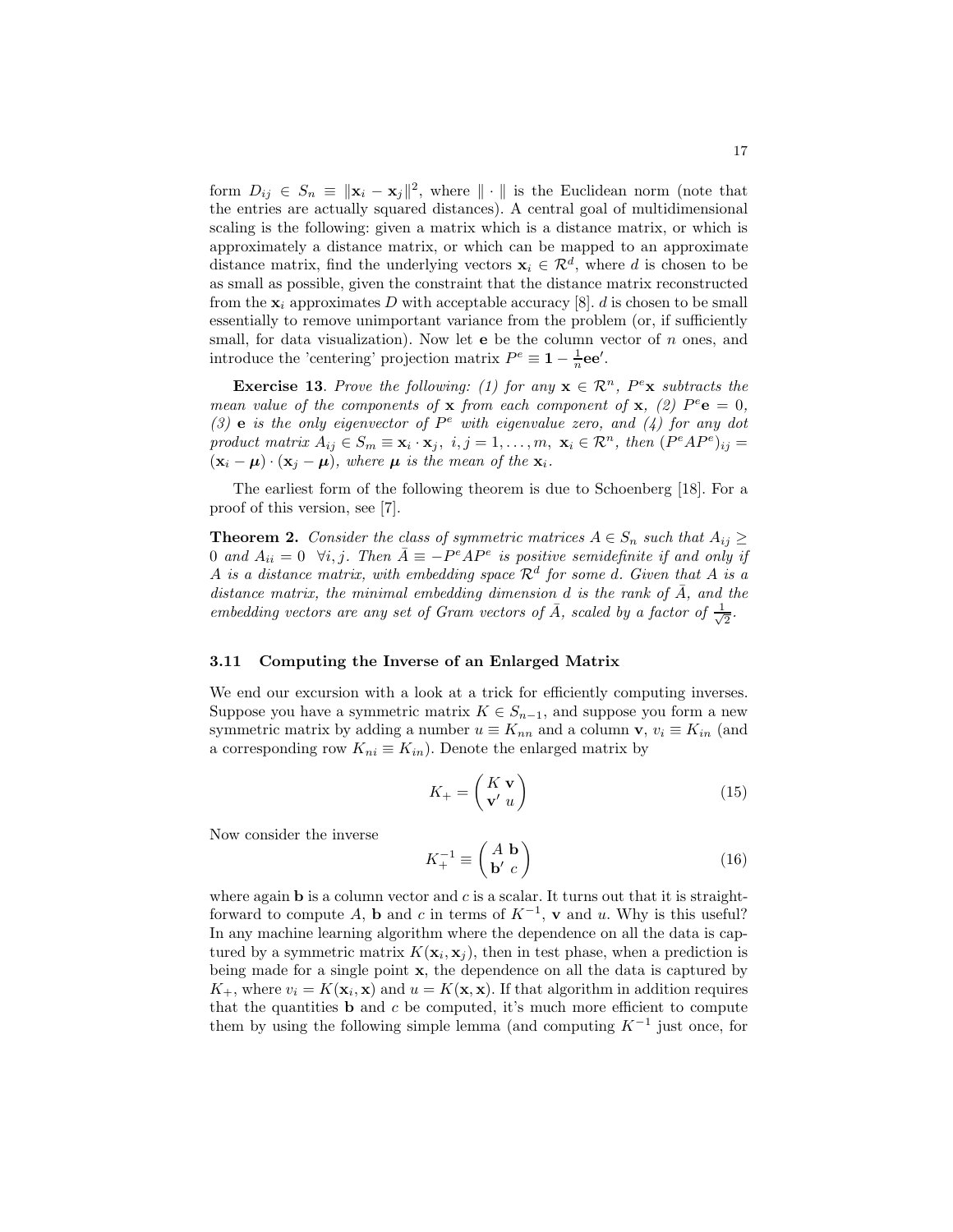the training data), rather than by computing  $K_+^{-1}$  for each **x**. This is used, for example, in Gaussian process regression and Gaussian process classification, where in Gaussian process regression,  $c$  is needed to compute the variance in the estimate of the function value  $f(\mathbf{x})$  at the test point **x**, and **b** and c are needed to compute the mean of  $f(\mathbf{x})$  [9, 20].

**Lemma 2.** *: Given*  $K \in M_{n-1}$  *and*  $K_+ \in M_n$  *as defined above, then the elements of*  $K_+$  *are given by:* 

$$
c = \frac{1}{u - \mathbf{v}' K^{-1} \mathbf{v}}\tag{17}
$$

$$
\mathbf{b} = -\frac{1}{u - \mathbf{v}' K^{-1} \mathbf{v}} \mathbf{v}' K^{-1}
$$
\n(18)

$$
A_{ij} = K_{ij}^{-1} + \frac{1}{u - \mathbf{v}' K^{-1} \mathbf{v}} (\mathbf{v}' K^{-1})_i (\mathbf{v}' K^{-1})_j
$$
(19)

*and furthermore,*

$$
\frac{\det(K)}{\det(K_+)} = \frac{1}{u - \mathbf{v}' K^{-1} \mathbf{v}} = c \tag{20}
$$

*Proof.* Since the inverse of a symmetric matrix is symmetric,  $K_+^{-1}$  can be written in the form (16). Then requiring that  $K_+^{-1}K_+ = 1$  gives (repeated indices are summed):

$$
i < n, \ j < n: \qquad A_{im} K_{mj} + b_i v_j = \delta_{ij} \tag{21}
$$

$$
i = n, \ j < n: \qquad b_m K_{mj} + c v_j = 0 \tag{22}
$$

$$
i < n, \ j = n: \qquad A_{im}v_m + b_i u = 0 \tag{23}
$$

$$
i = n, \ j = n: \qquad b_m v_m + c u = 1 \tag{24}
$$

Eq. (22) gives  $b = -c\mathbf{v}'K^{-1}$ . Substituting this in (24) gives Eq. (17), and substituting it in (21) gives Eq. (19). Finally the expression for the ratio of determinants follows from the expression for the elements of an inverse matrix in terms of ratios of its cofactors.  $\Box$ 

**Exercise 14.** *Verify formulae (17), (18), (19) and (20) for a matrix*  $K_+ \in S_2$ *of your choice.*

**Puzzle 9**: Why not use this result iteratively (starting at  $n = 2$ ) to compute *the inverse of an arbitrary symmetric matrix*  $A \in S_n$ ? How does the number of *operations needed to do this compare with the number of operations needed by Gaussian elimination (as a function of* n*)? If, due to numerical problems, the* first (top left) element of the first matrix is off by a factor  $1 + \epsilon$ ,  $\epsilon \ll 1$ , what is *the error (roughly) in the estimated value of the final (bottom right) element of* Sn*?*